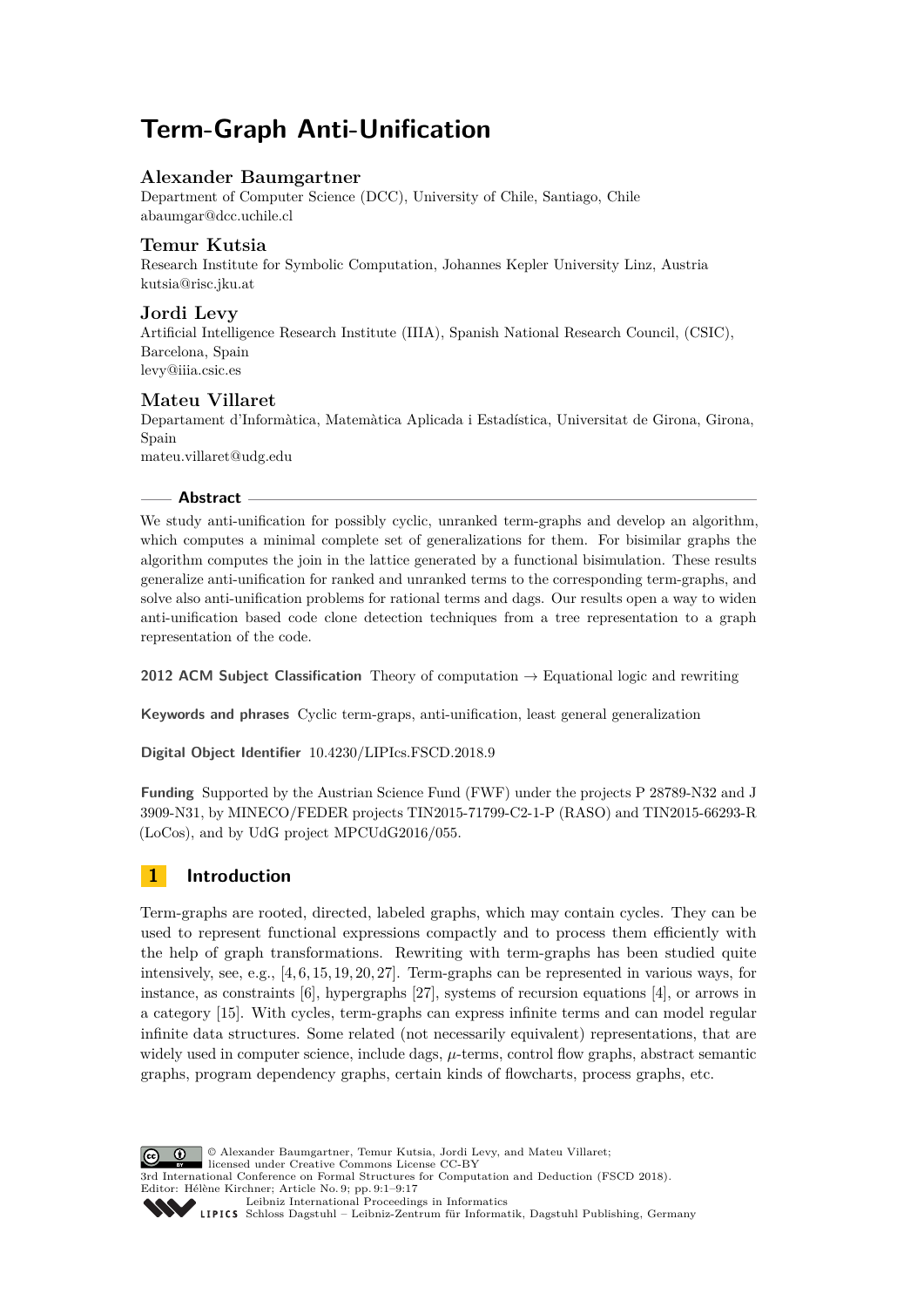### **9:2 Term-Graph Anti-Unification**

In this paper, we study the anti-unification problem for term-graphs: Given two such graphs  $G_1$  and  $G_2$  (maybe with cycles), our goal is to find a graph G, which is a least general common generalization of  $G_1$  and  $G_2$ . It means, there should exist variable substitutions  $\sigma_1$ and  $\sigma_2$  such that the instances of G with respect to them, i.e., the graphs  $\mathcal{G}\sigma_1$  and  $\mathcal{G}\sigma_2$ , are equivalent to  $\mathcal{G}_1$  and  $\mathcal{G}_2$ , respectively.

Our representation of term-graphs follows the approach from [\[4\]](#page-14-0), based on recursion equations. The difference is that we are not restricted to ranked alphabets. Variadic function symbols are permitted and, to take the advantage of such variadicity, hedge variables are used together with individual variables. The latter stands for single graphs, while the former can be instantiated by hedges (finite sequences) of graphs. The equivalence relation is bisimilarity.

It has already been shown in [\[22\]](#page-15-4) that anti-unification for unranked finite terms is finitary: There are, in general, finitely many least general generalizations (lggs). The same holds for unranked term-graphs, discussed in this paper. We develop an algorithm, which computes such lggs. Equivalence class of a term-graph with respect to bisimilarity is a complete lattice. For bisimilar terms, our algorithm computes the lgg, which is the join in this lattice.

The intuition behind lggs is that they should contain "maximal similarities" between the input graphs and should abstract differences between them by variables uniformly. While this might sound similar to the problem of computing maximal common subgraphs (mcs) between graphs [\[23,](#page-15-5) [24\]](#page-15-6), lggs, in general, might contain more edges than mcs's and also give information about differences, which is usually neglected in mcs's.

The results reported in this paper extend our previous results for unranked finite terms [\[8,](#page-14-2) [22\]](#page-15-4) to unranked cyclic graphs. In particular, we extend rigid anti-unification from terms to graphs. The rigid version is a more efficient variant of the unranked anti-unification algorithm, since it computes only certain kind of generalizations. It is guided by a rigidity function, which, essentially, decides which nodes of the input graphs should be retained in the generalization. Rigidity function is a parameter of the algorithm. Properties of the latter are proved for arbitrary values of this parameter. As special cases of our results, we obtain anti-unification for ranked term-graphs, rational trees,  $\mu$ -terms, and dags. To the best of our knowledge, generalization for these structures has not been addressed yet in the literature.

Anti-unification has a pretty wide scope of interesting applications. Originally, it was introduced for inductive reasoning [\[26\]](#page-15-7). As a method of computing generalizations, variants of anti-unification are important ingredients of techniques and tools that have found applications in various areas of artificial intelligence, machine learning, reasoning, linguistics, program synthesis, analysis, transformation, verification, etc. We can not give an exhaustive overview of all related work here. A couple of recent references (motivated by different applications) include, e.g.,  $[1, 2, 7, 9, 10, 13, 18, 21, 25]$  $[1, 2, 7, 9, 10, 13, 18, 21, 25]$  $[1, 2, 7, 9, 10, 13, 18, 21, 25]$  $[1, 2, 7, 9, 10, 13, 18, 21, 25]$  $[1, 2, 7, 9, 10, 13, 18, 21, 25]$  $[1, 2, 7, 9, 10, 13, 18, 21, 25]$  $[1, 2, 7, 9, 10, 13, 18, 21, 25]$  $[1, 2, 7, 9, 10, 13, 18, 21, 25]$  $[1, 2, 7, 9, 10, 13, 18, 21, 25]$ . A particularly interesting motivation comes from software code clone detection, where anti-unification has been successfully incorporated at the level of abstract syntax trees [\[14,](#page-15-11) [16,](#page-15-12) [28\]](#page-16-1). Our results can serve as a starting point to extend these techniques for graph-based representation of code (e.g., abstract semantic graphs or program dependence graphs) or graph-based languages (e.g., for model transformation). Besides, term-graph anti-unification can be used to construct an index for sets of dags (e.g., substitution tree indexing), which can be useful in declarative programming and reasoning.

The paper is organized as follows: In Sect. [2,](#page-2-0) we introduce the notions related to unranked term-graphs. Sect. [3](#page-4-0) briefly recalls results about term-graph bisimilarity. The notions related to substitutions and generalizations are introduced in Sect. [4.](#page-5-0) The term-graph generalization algorithm is described in Sect. [5.](#page-8-0) Conclusions and the future work are discussed in Sect. [6.](#page-14-9)

An experimental implementation of our anti-unification algorithm can be accessed online: [http://www.risc.jku.at/projects/stout/software/tgau.php.](http://www.risc.jku.at/projects/stout/software/tgau.php)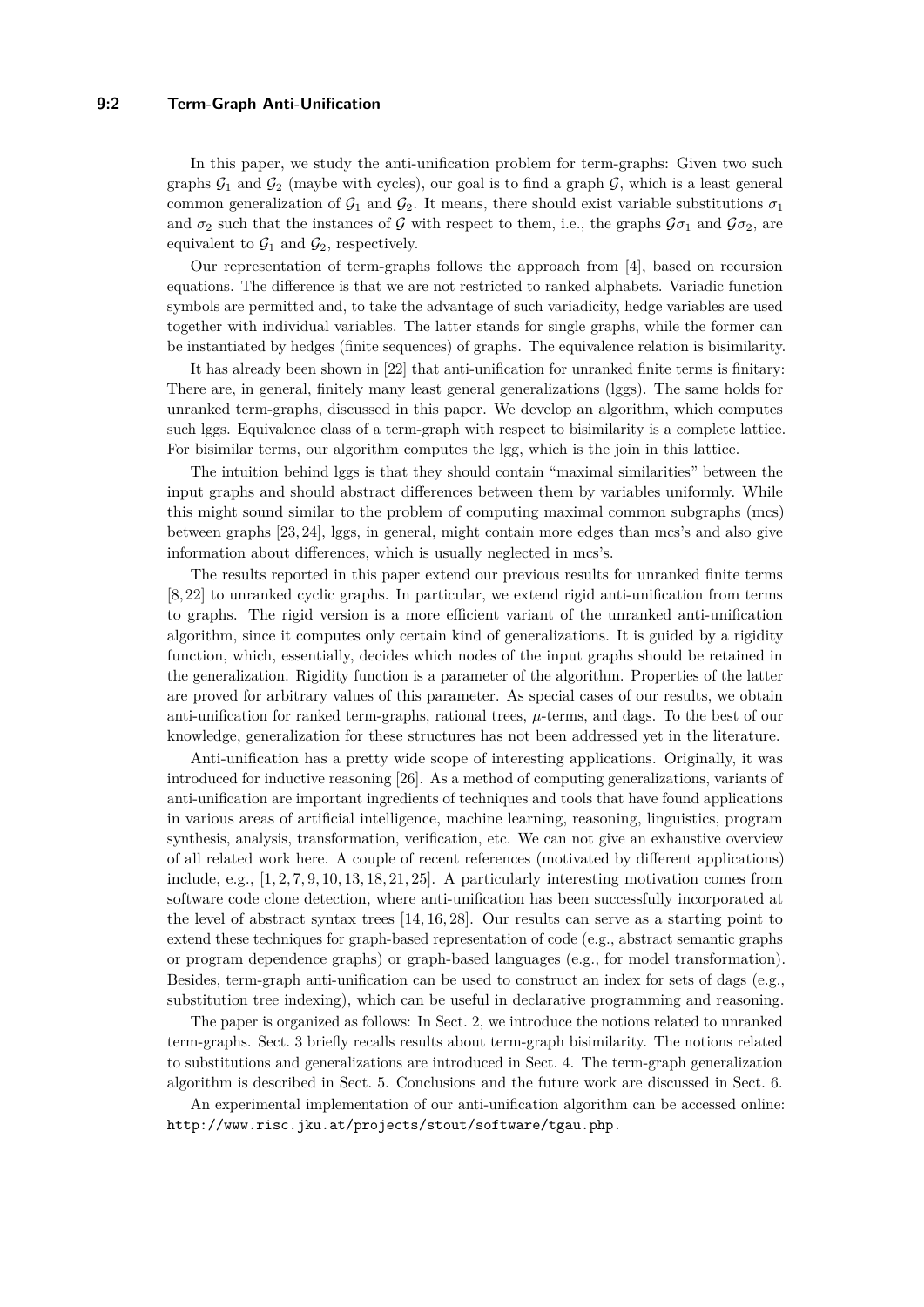<span id="page-2-1"></span>

**Figure 1** Unranked terms and their tree representations.

# <span id="page-2-0"></span>**2 Unranked Cyclic Term-Graphs**

We start by defining unranked (possibly infinite) terms. A *position*  $p \in \mathbb{N}^*$  is a sequence of natural numbers. We use a period to separate numbers in a position, e.g. 1*.*2*.*3. The empty sequence is denoted by  $\epsilon$ .

**Definition 1.** Given pairwise disjoint sets of unranked function symbols  $\mathcal{F}$  (symbols without fixed arity), term variables  $V_t$ , and hedge variables  $V_s$ , an *unranked term* is a partial mapping  $t : \mathbb{N}^* \to \mathcal{F} \cup \mathcal{V}_t \cup \mathcal{V}_s$  such that

- the domain of *t*, denoted  $dom(t)$ , is non-empty and prefix-closed (i.e., if  $p_1, p_2 \in \mathbb{N}^*$  and  $p_1 \cdot p_2 \in \text{dom}(t)$ , then  $p_1 \in \text{dom}(t)$ ),
- for all  $p \in \mathbb{N}^*$ , if  $t(p) \in \mathcal{F}$ , then there exists a natural number  $n \geq 0$  such that  $p.i \in dom(t)$  $\rightarrow$ for all  $1 \leq i \leq n$  and  $p.i \notin dom(t)$  for all  $i > n$ ,
- for all  $p \in \mathbb{N}^*$ , if  $t(p) \in \mathcal{V}_t \cup \mathcal{V}_s$ , then for all  $n$  we have  $p.n \notin dom(t)$ .  $\blacksquare$
- $\equiv$  $t(\epsilon) \notin \mathcal{V}_{\mathsf{s}}.$

A term *t* is *finite* if *dom*(*t*) is a finite set. Otherwise it is *infinite*. A term is *rational* if it has finitely many distinct subterms. *Hedges* are finite (possible empty) sequences of terms and hedge variables. The set of terms (respectively, hedges) over  $\mathcal{F}$ ,  $\mathcal{V}_t$ , and  $\mathcal{V}_s$  is denoted by  $\mathcal{T}(\mathcal{F}, \mathcal{V}_t, \mathcal{V}_s)$  (respectively,  $\mathcal{H}(\mathcal{F}, \mathcal{V}_t, \mathcal{V}_s)$ ). We use the letters  $f, g, h, a, b, c$ , and *d* for function symbols,  $x, y, z$  and  $u$  for term variables,  $X, Y, Z$ , and  $U$  for hedge variables,  $\chi, \nu, \nu$  and  $\omega$ for a term variable or a hedge variable, *t* and *r* for terms, *s* and *q* for a hedge variable or a term, and  $\tilde{s}$  and  $\tilde{q}$  for hedges. The empty hedge is denoted by  $\epsilon$ . Given a sequence  $\tilde{s}$ , the *i*th element of  $\tilde{s}$  is denoted by  $\tilde{s}|_i$ . Furthermore,  $\tilde{s}|_i^j$  denotes the subsequence between the positions *i* and *j* where  $i < j$ , that is,  $\tilde{s}|_{i+1}, \ldots, \tilde{s}|_{j-1}$ . Unranked terms (resp. hedges) can be naturally represented as unranked trees (resp. forests).

<span id="page-2-2"></span>► **Example 2.** In Fig. [1](#page-2-1) we visualize three examples of a finite, infinite non-rational, and infinite rational terms in form of trees. The triangles represent infinite subtrees:

For a term *t*, we denote by  $\mathcal{V}_t(t)$ ,  $\mathcal{V}_s(t)$ , and  $\mathcal{V}(t)$  respectively the sets of term variables, hedge variables, and all variables occurring in *t*. The notation extends to hedges as well.

Now we define unranked cyclic term-graphs with the help of recursion equations. We start with a very general notion of a system of recursion equations and subsequently impose restrictions to get to the interesting concept.

**Definition 3.** A *system of recursion equations* over  $\mathcal{F}$ ,  $\mathcal{V}_t$ , and  $\mathcal{V}_s$  is a set of equations  ${x_1 \triangleq t_1, \ldots, x_n \triangleq t_n, X_1 \triangleq \tilde{s}_1, \ldots, X_m \triangleq \tilde{s}_m}$ , where for all  $i, j, 1 \leq i < j \leq n, x_i \neq x_j$ , all *t*'s are finite terms, for all *i, j,*  $1 \leq i < j \leq m$ ,  $X_i \neq X_j$ , and  $\tilde{s}$ 's are hedges consisting of finite terms or hedge variables. The variables  $x_1, \ldots, x_n, X_1, \ldots, X_m$  are called *recursion variables*. They are bound in the system. All other variables occurring in the system are free.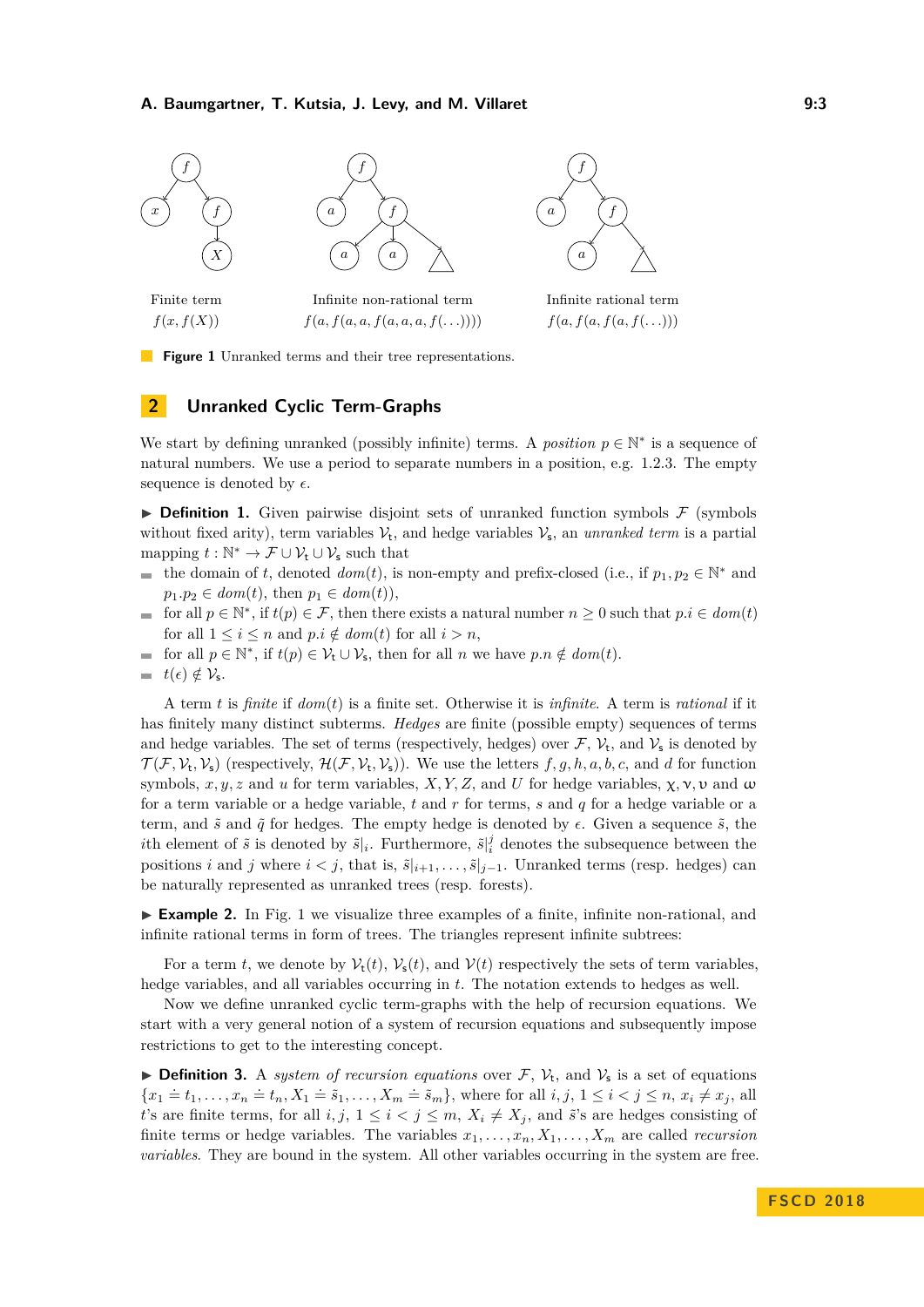### **9:4 Term-Graph Anti-Unification**

We will use different notation for free and bound variables in systems of recursion equations, writing the latter in bold font. One recursion variable (usually, the leading variable of the first equation) is a designated one and we call it the *root* of the system Γ, denoted by  $root(\Gamma)$ . It is always a term variable.

A recursion variable ν is *reachable* from a recursion variable χ in a system Γ if Γ contains an equation of the form  $\chi = \tilde{s} \in \Gamma$  and either  $\mathbf{v} \in \mathcal{V}(\tilde{s})$ , or  $\mathbf{v}$  is reachable from some recursion variable  $v \in V(\tilde{s})$ . In particular, we say that a hedge variable Y is *horizontally reachable* from a hedge variable *X* in Γ, if Γ contains an equation  $X = \tilde{s}$  such that either  $\tilde{s}$  has the form  $(\tilde{s}_1, Y, \tilde{s}_2)$ , or it has the form  $(\tilde{s}_1, Z, \tilde{s}_2)$  and *Y* is horizontally reachable from *Z*. An equation is called *useless* in Γ if its leading recursion variable is not reachable from *root*(Γ).

A system Γ is called *horizontally bounded* if no hedge variable is reachable from itself in Γ, i.e., Γ contains no horizontal cycle.<sup>[1](#page-3-0)</sup> For instance,  $\{x = f(x), X = (x, Y)\}$  is a horizontally bounded system, while  $\{x = f(x), X = (x, X)\}$  is not.

We do not distinguish between two systems of recursion equations if they differ from each other only by renaming of bound variables.

A system of recursion equations is called *flat*, if the equations have one of the following three possible forms:  $\mathbf{x} = f(\mathbf{x}_1, ..., \mathbf{x}_n)$ ,  $\mathbf{x} = u$  where *u* is a free or bound term variable, and  $\mathbf{X} \doteq (\mathbf{v}_1, \dots, \mathbf{v}_n)$  where  $n \geq 0$  and each  $\mathbf{v}_i$  is a free or bound term or hedge variable.

A system of recursion equations Γ is in *canonical form* if it does not contain useless equations and each equation in  $\Gamma$  has one of the following forms:

- $x = f(\mathbf{x}_1, \dots, \mathbf{x}_n)$ , where the **x**'s are (not necessarily distinct) recursion variables, or
- $\mathbf{x} = y$ , where *y* is a free variable, or
- $\overline{X} \doteq Y$ , where *Y* is a free variable.

For instance,  $\{x = f(y, X, X), y = g(x), X \doteq Y\}$  and  $\{x = f(y, z, z), y = g(x), z = a\}$ are in canonical form, while  $\{x = f(g(x), X), X = Y\}$ ,  $\{x = f(y, X), y = g(x)\}$ ,  $\{x = f(y, X), y = g(x)\}$  $f(\mathbf{y}, \mathbf{X}), \mathbf{y} \doteq g(\mathbf{x}), \mathbf{X} \doteq a\},$  and  $\{\mathbf{x} \doteq f(\mathbf{y}, \mathbf{X}), \mathbf{y} \doteq g(\mathbf{x}), \mathbf{X} \doteq \mathbf{Y}, \mathbf{Y} \doteq \mathbf{Z}\}$  are not.

Every canonical system is flat and horizontally bounded. On the other hand, each flat horizontally bounded system can be transformed to the canonical form by performing the following *canonicalization* steps as long as possible:

- Remove useless equations.  $\blacksquare$
- Remove trivial equations of the form  $x \doteq y$  and replace all occurrences of x by y. If  $y = x$ , then replace the equation by  $x = \bullet$ , where  $\bullet$  is some predefined constant from F.
- Replace equations of the form  $\mathbf{X} \doteq (\nu_1, \dots, \nu_n), n > 1$ , where  $\nu$ 's are free or bound term  $\blacksquare$ or hedge variables, by *n* new equations  $Y_i = v_i$ ,  $1 \le i \le n$ , where  $Y_i$ 's are fresh hedge variables, and replace each occurrence of  $X$  by  $(Y_1, \ldots, Y_n)$ .
- Replace equations of the form  $X = u$  by  $x = u$  and replace each occurrence of *X* by *x*, where  $u$  is a free or bound term variable and  $x$  is a fresh term variable.
- Remove trivial equations of the form  $X \doteq Y$  and replace all occurrences of  $X$  by  $Y$ .
- Remove equations of the form  $X = \epsilon$  and remove each occurrence of X. ÷

Essentially, this canonicalization extends the canonicalization from [\[4\]](#page-14-0) by four steps dealing with hedge variables. These steps split each equation of the form  $\mathbf{X} \doteq (s_1, \ldots, s_n)$ into *n* new equations (one for each *si*), and, eventually only those are retained for which *s<sup>i</sup>* is a free variable. The bound  $s_i$ 's at the end replace their leading recursion variables.

<span id="page-3-0"></span>Systems that are not horizontally bounded can be used to define cyclic term-graphs where cycles are formed both vertically and horizontally. Such term-graphs can model infinitely branching trees of infinite depth. These structures go beyond the scope of this paper.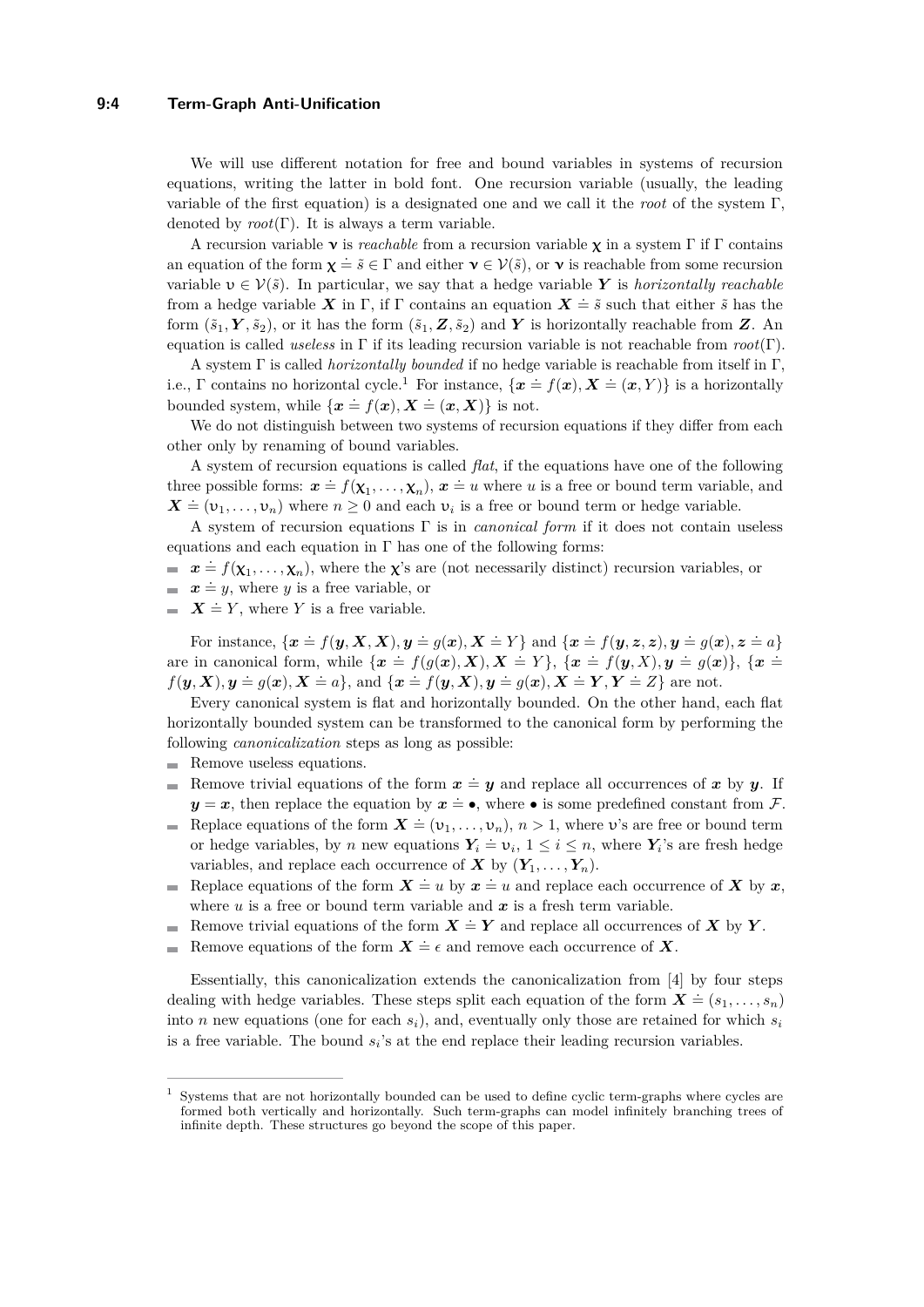Intuitively, canonical systems of recursion equations can be naturally represented by graphs: The nodes will be the recursion variables; a node  $x$  will be connected to a node  $\chi$  by an edge if the system contains an equation  $x = f(\ldots, \chi, \ldots)$ ; each node x will have a label *f* for an equation  $x \doteq f(..)$  or the label *y* for an equation  $x \doteq y$ , each node *X* will have a label *Y* for an equation  $X = Y$ . Every node is reachable from the root. Cycles and sharings are defined by the occurrences of recursion variables. This intuition justifies the definition:

▶ **Definition 4.** A *term-graph* is a system of recursion equations in canonical form.

<span id="page-4-1"></span>► **Example 5.** We show some term-graphs and their defining recursion equations.



A flat horizontally bounded system and its canonical form have the same (possibly infinite) term unwinding. In the rest of the paper we consider only canonical systems of recursion equations. The words "system of recursion equations" and "(term)-graphs" will be used interchangeably. The letter  $\mathcal G$  will be used to denote term-graphs.

Given a term-graph G and an equation  $x = t$ , the subgraph of G rooted at x is the set  $subgraph(\mathcal{G}, \mathbf{x}) = {\mathbf{x} = t} \cup {\mathbf{x} = s \mid \mathbf{x} = s \in \mathcal{G}}$ , where **x** is reachable from  $\mathbf{x}$ *}*. Obviously,  $subgraph(\mathcal{G}, root(\mathcal{G})) = \mathcal{G}.$ 

The set of nodes of a term-graph G is denoted by  $nodes(G)$ . If  $x \in nodes(G)$  and v is its *i*th successor (i.e.,  $x \neq t \in \mathcal{G}$  for some *t* and v is *i*th argument of *t*), we will write  $x \to_i \mathbf{v}$ . An *access path* of  $\mathbf{v} \in \mathit{nodes}(\mathcal{G})$  is a possibly empty finite sequence of positive natural numbers  $(i_1, \ldots, i_j)$  such that there exist  $\chi_1, \ldots, \chi_{j-1} \in \text{nodes}(\mathcal{G})$  with  $root(\mathcal{G}) \rightarrow_{i_1} \chi_1 \rightarrow_{i_2} \cdots \rightarrow_{i_{j-1}} \chi_{j-1} \rightarrow_{i_j} \nu$ . A node may have several access paths. The set of all access paths of a node  $\chi$  is denoted by  $acc(\chi)$ .

We will also consider term-graph hedges, defined analogously to hedges: they are finite, possibly empty sequences of term-graphs and hedge variables. We will use  $\tilde{\mathcal{G}}$  to denote them.

# <span id="page-4-0"></span>**3 Bisimilarity Relation**

It is straightforward to adapt the notions of bisimulation and bisimilarity [\[4\]](#page-14-0) to our graphs:

**Definition 6.** Let  $\Gamma_1 = {\chi_1 = s_1, \ldots, \chi_n = s_n}$  and  $\Gamma_2 = {\nu_1 = q_1, \ldots, \nu_m = q_m}$  be two systems of recursion equations. Then *R* is a *bisimulation* from  $\Gamma_1$  to  $\Gamma_2$  iff

- *R* is a binary relation with the domain  $\{\mathbf{x}_1, \ldots, \mathbf{x}_n\}$  and codomain  $\{\mathbf{v}_1, \ldots, \mathbf{v}_m\}$ .
- The roots of  $\Gamma_1$  and  $\Gamma_2$  are related:  $\chi_1 R \mathbf{v}_1$ .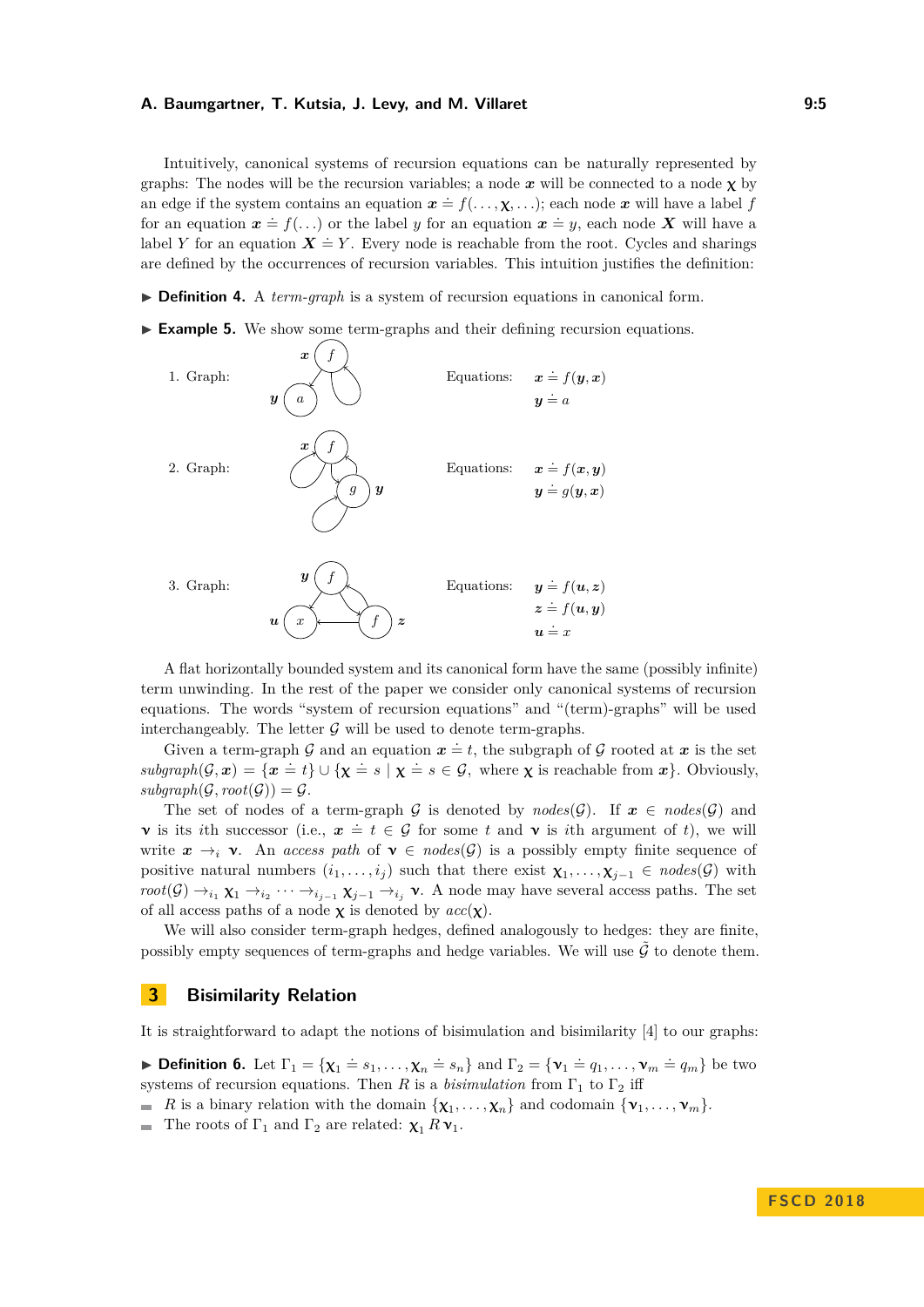### **9:6 Term-Graph Anti-Unification**

If  $\mathbf{x}_i R \mathbf{v}_j$ ,  $\mathbf{x}_i \doteq l_1(\mathbf{x}_1^i, \dots, \mathbf{x}_{k_i}^i) \in \Gamma_1$ ,  $k_i \geq 0$ , and  $\mathbf{v}_j \doteq l_2(\mathbf{v}_1^j, \dots, \mathbf{v}_{k_j}^j) \in \Gamma_2$ ,  $k_j \geq 0$ , then  $l_1 = l_2$ ,  $k_i = k_j$ , and  $\chi_u R v_u$  for all  $1 \le u \le k_i$ . (It applies also when  $l_1$  and  $l_2$  are variables: In this case  $k_i = k_j = 0.$ )

In short, bisimulation means that the roots are related, related nodes have the same label, and their successor nodes are again related.

▶ **Definition 7.** Two graphs are *bisimilar*, if there exists a bisimulation from one to another.

Bisimilarity is an equivalence relation, see, e.g., [\[4\]](#page-14-0). We write  $\mathcal{G}_1 \sim \mathcal{G}_2$  if  $\mathcal{G}_1$  and  $\mathcal{G}_2$ are bisimilar, and  $\mathcal{G}_1 \gtrsim \mathcal{G}_2$  if there exists a functional bisimulation from  $\mathcal{G}_1$  to  $\mathcal{G}_2$  (i.e., a bisimulation which is a function).

Functional bisimulation collapses a graph into a smaller one. For the other way around, one says that the graph gets expanded, copied, unwinded, or unraveled. In [\[4\]](#page-14-0) it is shown that the equivalence class of a term-graph  $\mathcal G$  with respect to bisimilarity is a complete lattice, partially ordered by functional bisimulation. The least upper bound in this lattice is a rational term, denoted by  $\Delta \mathcal{G}$ , and the greatest lower bound is a fully collapsed graph, denoted by  $\nabla \mathcal{G}$ . Hence,  $\Delta \mathcal{G} \geq \mathcal{G} \geq \nabla \mathcal{G}$ .

**Example 8.** Let G be the term graph  $\{x \neq f(y, z), y \neq a, z = f(y, x)\}$ . Then  $\triangle G$  is the infinite rational term depicted in Fig. [1](#page-2-1) in Example [2,](#page-2-2) and  $\nabla \mathcal{G}$  is the first graph in Example [5.](#page-4-1)

Given a bisimulation relation *R* from a term-graph  $\mathcal{G}_1$  to a term-graph  $\mathcal{G}_2$ , its *associated graph*  $\mathcal{G}_R^A$  is defined as follows: (i)  $nodes(\mathcal{G}_R^A) = R$ ,  $root(\mathcal{G}_R^A) = (root(\mathcal{G}_1), root(\mathcal{G}_2))$ , the label of each  $(\chi_1, \chi_2) \in nodes(\mathcal{G}_R^A)$  is that of  $\chi_1$  (which is the same as the label of  $\chi_2$ ); (ii) if  $\mathbf{x}_1 \in nodes(\mathcal{G}_1), \mathbf{x}_2 \in nodes(\mathcal{G}_2), (\mathbf{x}_1, \mathbf{x}_2) \in R, \mathbf{x}_1 \rightarrow_i \mathbf{x}'_1$ , and  $\mathbf{x}_2 \rightarrow_i \mathbf{x}'_2$ , then in  $\mathcal{G}_R^A$  we have  $(\mathbf{x}_1, \mathbf{x}_2) \rightarrow_i (\mathbf{x}'_1, \mathbf{x}'_2).$ 

### <span id="page-5-0"></span>**4 Substitutions and Generalizations**

The notions related to substitutions, formulated for finite unranked terms and hedges in [\[22\]](#page-15-4), can be reused with a slight modification for (possibly) infinite terms and hedges.

A *substitution* is a mapping from term variables to terms and from hedge variables to hedges, which is the identity almost everywhere. We use the traditional finite set representation of substitutions, e.g.,  $\{x \mapsto f(a, f(a, \ldots)), X \mapsto \epsilon, Y \mapsto (X, g(Y, g(Y, \ldots, Y), Y))\},\$ which stands for the substitution that maps every variable to itself except *x*, *X*, and *Y* that are mapped respectively to  $f(a, f(a, \ldots)), \epsilon$ , and  $(X, g(Y, g(Y, \ldots, Y), Y)).$ 

The lower case Greek letters are used to denote substitutions, with the exception of the identity substitution for which we write *Id*. The *domain* and *range* of a substitution  $\sigma$  are defined in the usual way:  $dom(\sigma) = {\chi \in \mathcal{V} \mid \sigma(\chi) \neq \chi}$  and  $ran(\sigma) = {\sigma(\chi) \mid \chi \in dom(\sigma)}$ .

Substitutions can be *applied* to terms and hedges using the congruences  $\sigma(f(s_1, \ldots, s_n))$  $f(\sigma(s_1),\ldots,\sigma(s_n))$  and  $\sigma(s_1,\ldots,s_n)=(\sigma(s_1),\ldots,\sigma(s_n))$ . We call  $\sigma(s)$  and  $\sigma(\tilde{s})$  the in*stances* of respectively *s* and  $\tilde{s}$  and use postfix notation to denote them, writing  $s\sigma$  and  $\tilde{s}\sigma$ . We also say that  $\tilde{s}$  is *more general* than  $\tilde{q}$  if  $\tilde{q}$  is an instance of  $\tilde{s}$  and denote this fact by  $\tilde{s} \preceq \tilde{q}$ . If  $\tilde{s} \preceq \tilde{q}$  and  $\tilde{q} \preceq \tilde{s}$ , then we write  $\tilde{s} \simeq \tilde{q}$ . If  $\tilde{s} \preceq \tilde{q}$  and  $\tilde{s} \not\approx \tilde{q}$ , then we say that  $\tilde{s}$  is *strictly more general* than  $\tilde{q}$  and write  $\tilde{s} \prec \tilde{q}$ .

The *composition* of two substitutions  $\sigma$  and  $\vartheta$ , written as  $\sigma \vartheta$ , is defined as the composition of two mappings: We have  $s(\sigma \vartheta) = (s\sigma)\vartheta$  for all *s*. A substitution  $\sigma_1$  is *more general* than *σ*<sub>2</sub> with respect to a set of variables  $X \subseteq V$ , written  $\sigma_1 \preceq_X \sigma_2$ , if there exists *θ* such that  $\chi \sigma_1 \vartheta = \chi \sigma_2$ , for each  $\chi \in \mathcal{X}$ . The relations  $\simeq$  and  $\prec$  are extended to substitutions:  $\sigma_1 \simeq_{\mathcal{X}} \sigma_2$ means  $\sigma_1 \preceq_{\mathcal{X}} \sigma_2$  and  $\sigma_2 \preceq_{\mathcal{X}} \sigma_1$ , and  $\sigma_1 \prec_{\mathcal{X}} \sigma_2$  means  $\sigma_1 \preceq_{\mathcal{X}} \sigma_2$  and  $\sigma_1 \npreceq_{\mathcal{X}} \sigma_2$ .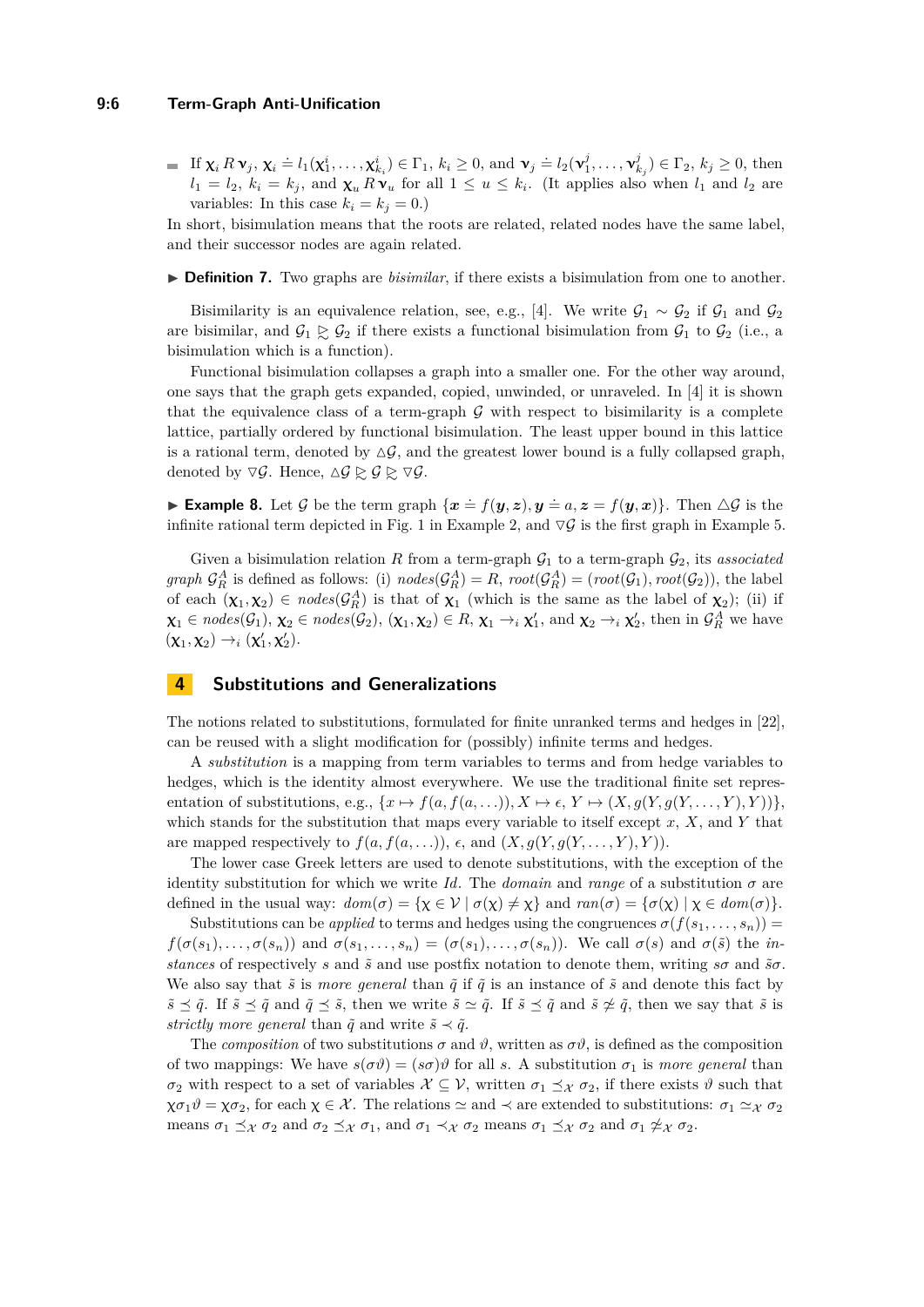Next we define substitutions directly for term-graphs, i.e., for systems of recursion equations (in canonical form). Instead of writing the whole systems of recursion equations in the range of substitutions, only the roots of the corresponding term-graphs appear there. Hedge variables in the image remain unchanged. For instance, assume the term-graphs  $\mathcal{G}_1$ and  $G_2$  are given by the systems of recursion equations:  $G_1 = \{x = f(y, x), y = a\}$ , and  $G_2 = \{x \doteq g(X, x, X), X \doteq Y\}$ . Then the substitution  $\{x \mapsto f(a, f(a, \ldots)), X \mapsto \epsilon, Y \mapsto f(a, f(a, \ldots))\}$  $(X, g(Y, g(Y, \ldots, Y), Y))$  we considered above can be written as  $\{x \mapsto root(\mathcal{G}_1), X \mapsto \epsilon, Y \mapsto \epsilon\}$  $(X, root(G_2))$ . The bound variables in  $G_1$  and  $G_2$  should be appropriately renamed to guarantee that the names are distinct from each other and from free variables.

To define application of such a substitution to a term-graph, we assume that all termgraphs are in canonical form and the bound variables are appropriately renamed. Let  $\sigma$  be a substitution and G be a term-graph. Then the term-graph  $\sigma(\mathcal{G})$ , the instance of G under  $\sigma$ , is obtained by canonicalizing the following flat horizontally bounded system of recursion equations:  $\{\chi \doteq \sigma(\tilde{s}) \mid \chi \doteq \tilde{s} \in \mathcal{G}\} \cup \mathcal{G}_1 \cup \cdots \cup \mathcal{G}_n$ , where  $\mathcal{G}_1, \ldots, \mathcal{G}_n$  are all term-graphs whose roots appear in  $ran(σ)$ . Substitution application naturally extends to term-graph hedges.

**Example 9.** Let  $\mathcal G$  be the term-graph:

$$
\mathcal{G} = \{ \boldsymbol{x}_0 \doteq f(\boldsymbol{x}_0, \boldsymbol{X}_1, \boldsymbol{x}_1, \boldsymbol{X}_1, \boldsymbol{x}_2), \ \boldsymbol{X}_1 \doteq X, \ \boldsymbol{x}_1 \doteq g(\boldsymbol{X}_2, \boldsymbol{x}_2, \boldsymbol{X}_2), \ \boldsymbol{X}_2 \doteq Y, \ \boldsymbol{x}_2 \doteq x \}.
$$
\nLet  $\sigma = \{ x \mapsto root(\mathcal{G}_1), X \mapsto (root(\mathcal{G}_2), X), Y \mapsto \epsilon \}, \ \mathcal{G}_1 = \{ \boldsymbol{y} \doteq f(\boldsymbol{y}) \}, \ \mathcal{G}_2 = \{ \boldsymbol{z} \doteq a \}.$  Then  
\n $\sigma(\mathcal{G}) = \{ \boldsymbol{x}_0 \doteq f(\boldsymbol{x}_0, \boldsymbol{z}, \boldsymbol{Z}, \boldsymbol{x}_1, \boldsymbol{z}, \boldsymbol{Z}, \boldsymbol{y}), \ \boldsymbol{z} \doteq a, \ \boldsymbol{Z} \doteq X, \ \boldsymbol{x}_1 \doteq g(\boldsymbol{y}), \ \boldsymbol{y} \doteq f(\boldsymbol{y}) \}.$ 

The notion of *more general* term-graphs and term-graph hedges is defined modulo bisimilarity:  $\tilde{G}_1$  is more general than  $\tilde{G}_2$ , if there is a substitution  $\sigma$  such that  $\tilde{G}_1 \sigma \sim \tilde{G}_2$ . We reuse the symbol  $\preceq$  for this relation over term-graphs and term-graph hedges, and also write  $\tilde{G}_1 \simeq \tilde{G}_2$  if  $\tilde{G}_1 \preceq \tilde{G}_2$  and  $\tilde{G}_2 \preceq \tilde{G}_1$ . For the strict part of  $\preceq$  we reuse  $\prec$ . Analogously for substitutions: A substitution over term-graphs  $\sigma_1$  is *more general* than a substitution over term-graphs  $\sigma_2$  with respect to a set of variables  $\mathcal{X} \subseteq \mathcal{V}$ , if there exists  $\vartheta$  such that  $\chi \sigma_1 \vartheta \sim \chi \sigma_2$  for each  $\chi \in \mathcal{X}$ . Also in this case we reuse the  $\preceq$  symbol and write  $\sigma_1 \preceq_{\mathcal{X}} \sigma_2$ (and similarly for the relations  $\simeq$  and  $\prec$  for substitutions).

A term-graph hedge  $\tilde{G}$  is called a *generalization* of two term-graph hedges  $\tilde{G}_1$  and  $\tilde{G}_2$  if  $\tilde{G} \preceq \tilde{G}_1$  and  $\tilde{G} \preceq \tilde{G}_2$ . We say that a term-graph  $\tilde{G}$  is a *least general generalization* (lgg in short) of  $\tilde{G}_1$  and  $\tilde{G}_2$  if  $\tilde{G}$  is a generalization of  $\tilde{G}_1$  and  $\tilde{G}_2$  and there is no generalization  $\tilde{G}'$  of  $\tilde{G}_1$  and  $\tilde{G}_2$  that satisfies  $\tilde{G} \prec \tilde{G}'$ . That means, there are no generalizations of  $\tilde{G}_1$  and  $\tilde{G}_2$  that are strictly less general than their least general generalization.

An *anti-unification triple*, AUT in short, is written  $\chi : \tilde{G}_1 \triangleq \tilde{G}_2$ , where  $\chi$  does not occur in  $\tilde{G}_1$  and  $\tilde{G}_2$ . Intuitively,  $\chi$  is a variable that stands for the most general generalization of  $\tilde{G}_1$ and  $\tilde{G}_2$ . An *anti-unifier* of  $\chi : \tilde{G}_1 \triangleq \tilde{G}_2$  is a substitution  $\sigma$  such that  $dom(\sigma) \subseteq {\chi}$  and  $\chi \sigma$  is a generalization of both  $\tilde{G}_1$  and  $\tilde{G}_2$ . An anti-unifier  $\sigma$  of an AUT  $\chi: \tilde{\mathcal{G}}_1 \triangleq \tilde{\mathcal{G}}_2$  is *least general (or most specific)* if there is no anti-unifier  $\vartheta$  of the same problem that satisfies  $\sigma \prec_{\{\chi\}} \vartheta$ . If *σ* is a least general anti-unifier of an AUT  $\chi : \tilde{G}_1 \triangleq \tilde{G}_2$ , then  $\chi \sigma$  is an lgg of  $\tilde{G}_1$  and  $\tilde{\tilde{G}}_2$ .

A *complete set of generalizations* of two term-graph hedges  $\tilde{G}_1$  and  $\tilde{G}_2$  is a set *G* of term-graph hedges that satisfies the properties:

**Soundness:** Each  $\tilde{\mathcal{G}} \in G$  is a generalization of both  $\tilde{\mathcal{G}}_1$  and  $\tilde{\mathcal{G}}_2$ . **Completeness:** For each generalization  $\tilde{\mathcal{G}}'$  of  $\tilde{\mathcal{G}}_1$  and  $\tilde{\mathcal{G}}_2$ , there exists  $\tilde{\mathcal{G}} \in G$  such that  $\tilde{\mathcal{G}}' \preceq \tilde{\mathcal{G}}$ .

G is a *minimal complete set of generalizations* (mcsg) of  $\tilde{G}_1$  and  $\tilde{G}_2$  if, in addition to soundness and completeness, it satisfies also the following property: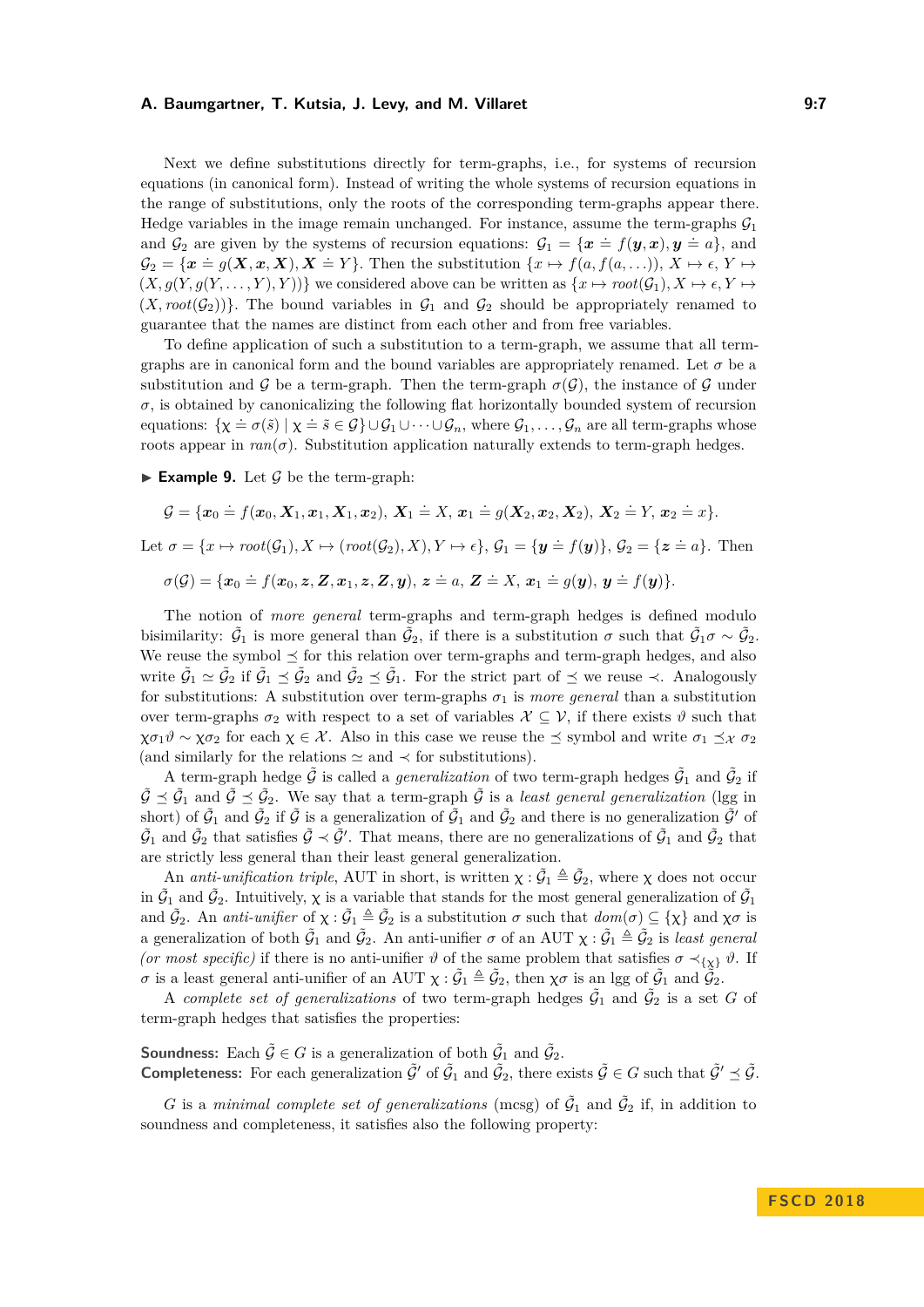### **9:8 Term-Graph Anti-Unification**

**Minimality:** For each  $\tilde{\mathcal{G}}'_1$ ,  $\tilde{\mathcal{G}}'_2 \in G$ , if  $\tilde{\mathcal{G}}'_1 \preceq \tilde{\mathcal{G}}'_2$  then  $\tilde{\mathcal{G}}'_1 = \tilde{\mathcal{G}}'_2$ .

<span id="page-7-0"></span> $\blacktriangleright$  **Lemma 10.** For any hedges  $\tilde{s}$  and  $\tilde{q}$  there exists their minimal complete set of generaliza*tions. This set is finite and unique modulo*  $\simeq$ .

**Proof.** Similar to the analogous lemma for hedges with finite terms, see [\[22\]](#page-15-4).

**Theorem 11.** For any term-graph hedges  $\tilde{G}_1$  and  $\tilde{G}_2$  there exists their minimal complete *set of generalizations. This set is finite and unique modulo*  $\simeq$  *and* ∼*.* 

**Proof.** Note that  $\mathcal{G} \sim \Delta \mathcal{G}$  for all  $\mathcal{G}$ . Let  $\tilde{\mathcal{G}}_1 = (\mathcal{G}_1^1, \ldots, \mathcal{G}_n^1)$  and  $\tilde{\mathcal{G}}_2 = (\mathcal{G}_1^2, \ldots, \mathcal{G}_m^2)$ . By Lemma [10,](#page-7-0) the hedges  $(\Delta \mathcal{G}_1^1, \ldots, \Delta \mathcal{G}_n^1)$  and  $(\Delta \mathcal{G}_1^2, \ldots, \Delta \mathcal{G}_m^2)$  have a finite minimal complete set of generalizations, unique modulo  $\simeq$ .

Our goal is not to compute minimal complete sets of generalizations. We would rather focus on so called rigid generalizations, which we define below. The motivation comes from the experience with finite unranked term anti-unification, where unrestricted mcsg can grow too big and it makes sense to restrict consecutive hedge variables in the generalization. For the details, see [\[22\]](#page-15-4).[2](#page-7-1)

 $\triangleright$  **Definition 12** (Alignment, Rigidity Function). Let  $w_1$  and  $w_2$  be strings of symbols. Then the sequence  $a_1[i_1, j_1] \cdots a_n[i_n, j_n]$ , for  $n \geq 0$ , is an *alignment* if *i*'s and *j*'s are positive integers such that  $0 < i_1 < \cdots < i_n < |w_1|$  and  $0 < j_1 < \cdots < j_n < |w_2|$ , and  $a_k = w_1|_{i_k} = w_2|_{j_k}$  for all  $1 \leq k \leq n$ . A *rigidity function* R is a function that returns, for every pair of strings of symbols  $w_1$  and  $w_2$ , a set of alignments of  $w_1$  and  $w_2$ .

For instance, if R computes the set of all longest common subsequences, then R(*abcda,*  $bcad) = \{b[2, 1]c[3, 2]a[5, 3], b[2, 1]c[3, 2]d[4, 4]\}.$ 

The *top symbol* of a term is defined as  $top(x) = x$  for any variable *x*, and  $top(f(\tilde{s})) = f$ for any term  $f(\tilde{s})$ . The notion is extended to hedges:  $top(X) = X$  and  $top(s_1, \ldots, s_n) =$  $(top(s_1),...,top(s_n))$ . If  $\{\mathbf{x}_1 = s_1,...,\mathbf{x}_1 = s_n\} \subseteq G, n > 0$ , then we define  $top(\mathbf{x}_1,...,\mathbf{x}_n, G)$ as  $top(s_1, \ldots, s_n)$ . Moreover, we define  $top(\mathcal{G}) = top(root(\mathcal{G}), \mathcal{G})$ .

<span id="page-7-2"></span>**Definition 13** ( $\mathcal{R}$ -Generalization). Given two term-graphs  $\mathcal{G}_1$  and  $\mathcal{G}_2$  (without common free and bound variables) and the rigidity function  $\mathcal{R}$ , we say that a term-graph  $\mathcal G$  that generalizes both  $\mathcal{G}_1$  and  $\mathcal{G}_2$  is their *generalization with respect to*  $\mathcal{R}$ , or, shortly, an  $\mathcal{R}$ -generalization, if either

- $\mathcal{R}(top(\mathcal{G}_1), top(\mathcal{G}_2)) \in \{\emptyset, \{\epsilon\}\}\$ and  $\mathcal{G} = \{\mathbf{x} \doteq y\}$ , where  $\mathbf{x}$  is a new bound term variable and *y* is a new free term variable, or
- $f[1,1] \in \mathcal{R}(\textit{top}(\mathcal{G}_1),\textit{top}(\mathcal{G}_2))$  for some *f* and  $\mathcal{G} = \{\textit{root}(\mathcal{G}) \doteq f(\tilde{\boldsymbol{\chi}})\} \cup \mathcal{Y} \cup \mathcal{G}_1' \cup \cdots \cup \mathcal{G}_n',\$ where  $\tilde{\chi}$  does not contain pairs of consecutive hedge recursion variables.

The sequence  $\tilde{\chi}$ , the set  $\mathcal{Y}$ , and the graphs  $\mathcal{G}'_1, \ldots, \mathcal{G}'_n$  are defined as follows:

For  $i = 1, 2$ , the original graph  $\mathcal{G}_i$  contains an equation  $root(\mathcal{G}_i) = f(\tilde{\mathbf{v}}_i)$  and there exists an alignment  $g_1[i_1, j_1] \cdots g_n[i_n, j_n] \in \mathcal{R}(top(\tilde{\mathbf{v}}_1, \mathcal{G}_1), top(\tilde{\mathbf{v}}_2, \mathcal{G}_2))$ , satisfying the following conditions:

**1.** If we remove all hedge recursion variables that occur as elements of  $\tilde{\chi}$ , we get a sequence of term recursion variables  $(x_1, \ldots, x_n)$ , such that  $x_k = root(G_k)$  and each  $G_k'$  contains an equation of the form  $x_k \doteq g_k(\tilde{\mathbf{u}}_k)$  for all  $1 \leq k \leq n$ , and

<span id="page-7-1"></span><sup>2</sup> Note that unrestricted unranked term anti-unification (i.e., without a rigidity function) can be also modeled as associative anti-unification with the unit element. The latter problem has been studied, e.g., in [\[2,](#page-14-4) [3\]](#page-14-10).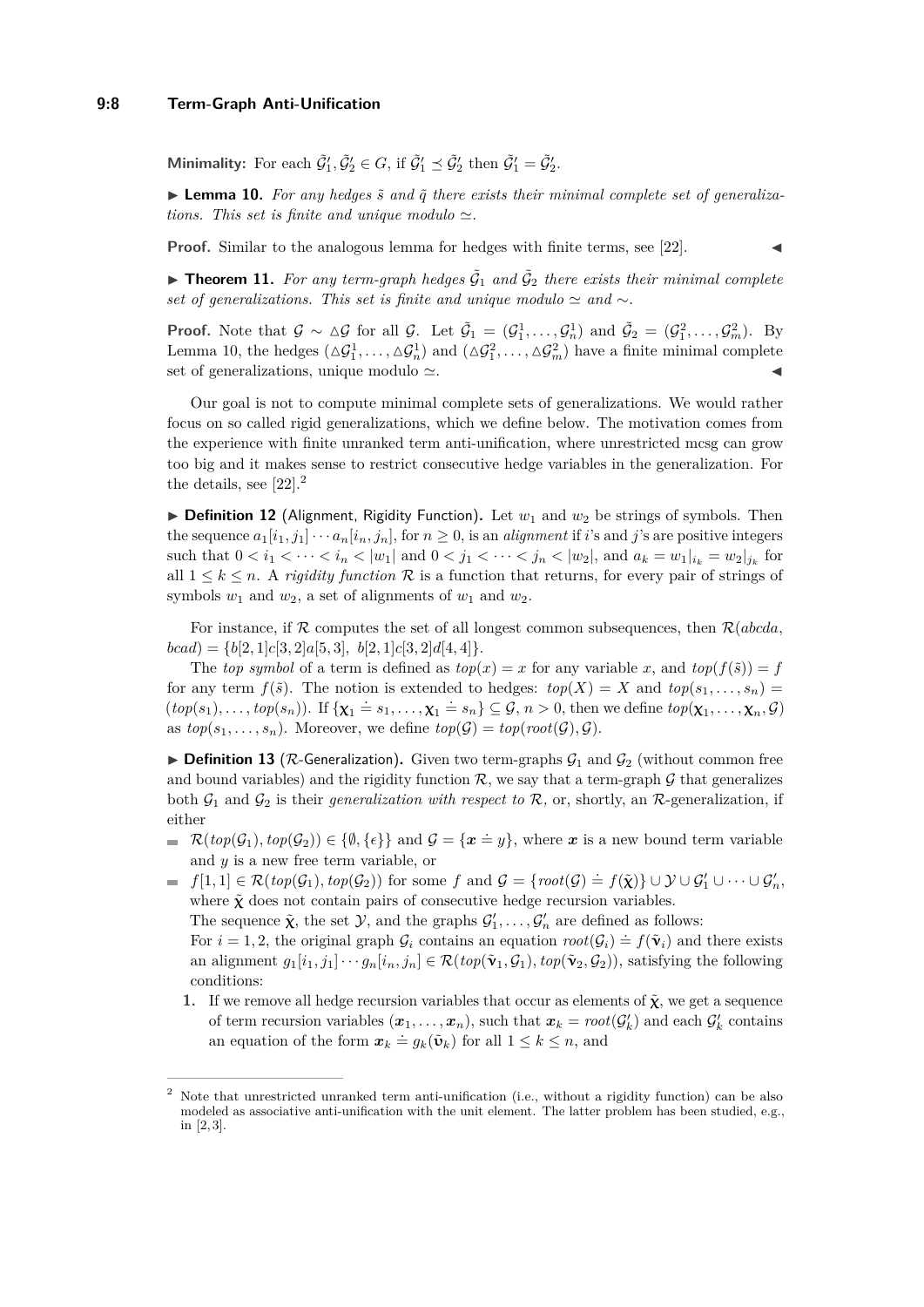- <span id="page-8-1"></span>**2.** For every  $1 \leq k \leq n$ , there exists a pair of term recursion variables  $y_k^1$  and  $y_k^2$  such that  $\tilde{\mathbf{v}}_1|_{i_k} = \mathbf{y}_k^1$ ,  $\tilde{\mathbf{v}}_2|_{j_k} = \mathbf{y}_k^2$ , and  $\mathcal{G}'_k$  is an R-generalization of *subgraph*( $\mathcal{G}_1, \mathbf{y}_k^1$ ) and  $subgraph(\mathcal{G}_2, \mathbf{y}_k^2)$ .
- **3.**  $\mathcal{Y} = {\mathbf{Y}_1 \doteq Z_1, \ldots, Y_m \doteq Z_m}$ , where  $\mathbf{Y}_1, \ldots, \mathbf{Y}_m$  are all hedge recursion variables in  $\tilde{\mathbf{X}}$ and  $Z_1, \ldots, Z_m$  are new free hedge variables.

**Example 14.** Let  $\mathcal{R}$  compute the set of all longest common subsequences and let  $\mathcal{G}_1 = \{x_0 = 0\}$  $f(x_1, x_2), x_1 = g(x_2, x_2), x_2 = a$  and  $G_2 = \{y_0 = f(y_1, y_0, y_2, y_0), y_1 = g, y_2 = a\}.$ The term graph  $\{z_0 = f(z_1, Z_1, z_2, Z_1), z_1 = g(Z_2), z_2 = a, Z_1 = Z_1, Z_2 = Z_2\}$  is an The central graph (x0 ) (x1, z1, x2, z1), x1  $g(2z)$ , x2 a),  $z_1 = 1$   $z_1$ ,  $z_2 = 2z_1$  as an<br>
R-generalization of  $G_1$  and  $G_2$  while  $\{z_0 = f(z_1, Z_1, z_2, Z_1), z_1 = g(Z_2, Z_2), z_2 = a, Z_1 = a\}$  $Z_1$ ,  $Z_2 = Z_2$ } and  $\{z_0 = f(z_1, Z_1, z_2, Z_1), z_1 = z, z_2 = a, Z_1 = Z_1\}$  are not.

# <span id="page-8-0"></span>**5 The Algorithm**

We present our anti-unification algorithm as a rule-based algorithm that works on quadruples  $A; S; T; \mathcal{G}$ , called configurations. Here A, S, and T are sets of anti-unification triples and  $\mathcal{G}$  is a term-graph. The rules transform configurations into configurations. Intuitively, the problem set *A* contains AUTs that have not been solved yet, the store *S* contains the already solved AUTs, the trail *T* keeps track of the names of recursion variables, and  $\mathcal G$  is the generalization which becomes more and more specific as the algorithm progresses by applying the rules.

To keep the notation short, in anti-unification triples we only use variables from the graphs to be generalized. Those graphs are not explicitly present in the configurations, but are global parameters, denoted by  $\mathcal{G}_1$  and  $\mathcal{G}_2$ . For simplicity, we assume that  $\mathcal{G}_1$  and  $\mathcal{G}_2$  do not contain free variables. This is not a restriction, because we can replace free variables by new constants, use the algorithm defined below, and in the generalization replace those constants back with variables. (In case of hedge variables, we might need to replace their corresponding generalization term variables by generalization hedge variables.) The rigidity function  $\mathcal R$  is yet another global parameter. In the rules below, generalization term-graphs are assumed to be implicitly transformed into the canonical form.

### Step: **Simplification Step**

 ${x : y \triangleq z}$   $\cup$  *A*; *S*; *T*;  $\mathcal{G} \Longrightarrow A_0 \cup A$ ; *S*; *T*  $\cup$   ${u : y \triangleq z}$ ;  $\mathcal{G}{x \mapsto u}$   $\cup$   ${u \triangleq t}$ , where  $y = l(\tilde{v}) \in \mathcal{G}_1$ ,  $z = l(\tilde{v}) \in \mathcal{G}_2$ ,  $l[1,1] \in \mathcal{R}(top(y,\mathcal{G}_1), top(z,\mathcal{G}_2))$ , *T* does not contain an AUT of the form  $\therefore$  *y*  $\triangleq$  *z*, and *u* is a fresh recursion term variable. If  $\tilde{\mathbf{v}} = \tilde{\mathbf{v}} = \epsilon$  then  $t = l$ and  $A_0 = \emptyset$ , otherwise  $t = l(X)$  and  $A_0 = \{X : \tilde{\mathbf{v}} \triangleq \tilde{\mathbf{v}}\}$  where X is a fresh hedge variable.

### Dec-S: **Decomposition and Solving**

 ${X : \tilde{\mathbf{v}} \triangleq \tilde{\mathbf{v}}}$   $\cup$  *A*: *S*: *T*:  $G \implies$  $A \cup \{y_k : \tilde{\mathbf{v}}|_{i_k} \triangleq \tilde{\mathbf{v}}|_{j_k} \mid 1 \leq k \leq n\};$  $S\cup\{Y_0:\tilde{\mathbf{v}}|_0^{i_1}\triangleq\tilde{\mathbf{v}}|_0^{j_1}\}\cup\{Y_k:\tilde{\mathbf{v}}|_{i_k}^{i_{k+1}}\triangleq\tilde{\mathbf{v}}|_{j_k}^{j_{k+1}}$  $j_k^{j_{k+1}} \mid 1 \leq k \leq n-1 \} \cup \{ Y_n : \tilde{\mathbf{v}}|_{i_n}^{|\tilde{\mathbf{v}}|+1} \triangleq \tilde{\mathbf{v}}|_{j_n}^{|\tilde{\mathbf{v}}|+1}$  $\{y_{n+1}\}\frac{1}{2n}$  $T$ ;  $G \sigma \cup \{ \mathbf{Z}_0 = Y_0, \ldots, \mathbf{Z}_n = Y_n \},$ 

if  $\mathcal{R}(top(\tilde{\mathbf{v}}, \mathcal{G}_1), top(\tilde{\mathbf{v}}, \mathcal{G}_2))$  contains a sequence  $l_1[i_1, j_1] \cdots l_n[i_n, j_n], n > 0$ . The *y*'s are fresh term variables, the *Y* 's are fresh hedge variables, the *Z*'s are fresh recursion hedge variables, and the substitution is  $\sigma = \{X \mapsto (\mathbf{Z}_0, y_1, \mathbf{Z}_1, \dots, \mathbf{Z}_{n-1}, y_n, \mathbf{Z}_n)\}\)$ . For each  $1 \leq i \leq n$ , if the new AUT has the form  $Y_i : \epsilon \triangleq \epsilon$ , then it is not added to *S* and  $\mathbf{Z}_i$  does not appear in  $\sigma$ .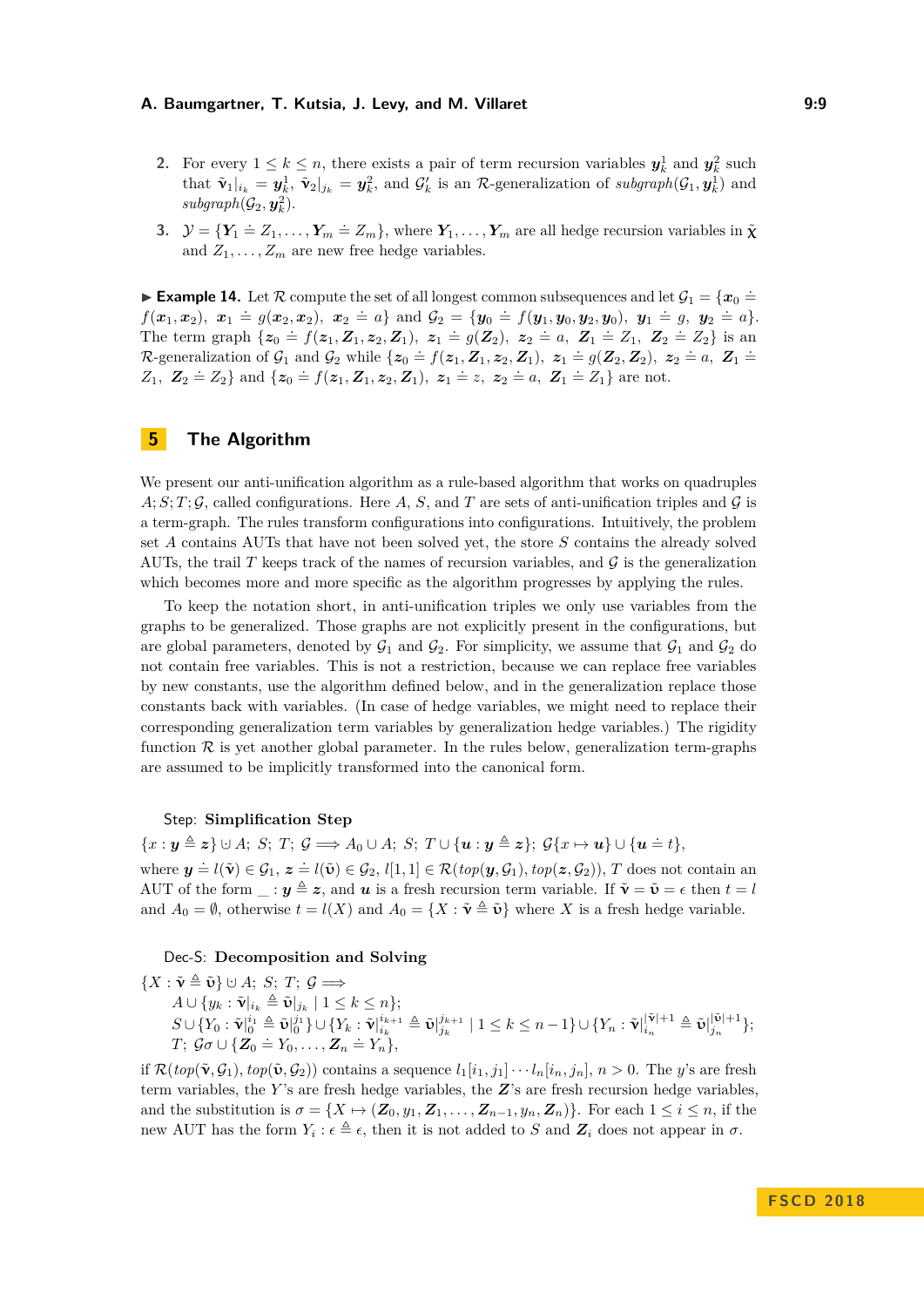### Solve: **Solving**

 $\{\chi : \tilde{\mathbf{v}} \triangleq \tilde{\mathbf{v}}\} \cup A; \ S; \ T; \ \mathcal{G} \Longrightarrow A; \ S \cup \{\chi : \tilde{\mathbf{v}} \triangleq \tilde{\mathbf{v}}\}; \ T; \ \mathcal{G}\{\chi \mapsto \mathbf{\omega}\} \cup \{\mathbf{\omega} \doteq \chi\},\$ if  $\mathcal{R}(top(\tilde{\mathbf{v}}, \mathcal{G}_1), top(\tilde{\mathbf{v}}, \mathcal{G}_2)) = \emptyset$  or  $\mathcal{R}(top(\tilde{\mathbf{v}}, \mathcal{G}_1), top(\tilde{\mathbf{v}}, \mathcal{G}_2)) = \{\epsilon\}$ . The variable  $\boldsymbol{\omega}$  is a fresh recursion variable. If  $\chi \in \mathcal{V}_t$ , then  $\omega \in \mathcal{V}_t$  and if  $\chi \in \mathcal{V}_s$ , then  $\omega \in \mathcal{V}_s$ .

### Share: **Sharing**

 ${x : y \triangleq z} \cup A$ ; *S*;  ${u : y \triangleq z} \cup T$ ;  $G \implies A$ ; *S*;  ${u : y \triangleq z} \cup T$ ;  $G{x \mapsto u}$ *).* 

### Merge: **Merging Nodes in the Store**

 $\emptyset; \ \{\chi_1 : \tilde{\mathbf{v}} \triangleq \tilde{\mathbf{v}}, \ \chi_2 : \tilde{\mathbf{v}} \triangleq \tilde{\mathbf{v}}\} \cup S; \ \ T; \ \{\boldsymbol{\omega}_1 = \chi_1, \boldsymbol{\omega}_2 = \chi_2\} \cup \mathcal{G} \Longrightarrow$  $\emptyset$ ;  $S \cup \{\chi_1 : \tilde{\mathbf{v}} \triangleq \tilde{\mathbf{v}}\}$ ; *T*;  $\mathcal{G}\{\boldsymbol{\omega}_2 \mapsto \boldsymbol{\omega}_1\} \cup \{\boldsymbol{\omega}_1 \doteq \chi_1\}$ ,

where  $\chi_1, \chi_2 \in \mathcal{V}_t \cup \mathcal{V}_s$  such that if  $\chi_1 \in \mathcal{V}_s$ , then  $\chi_2 \notin \mathcal{V}_t$ .

The rules never generate the AUTs of the form  $X : \epsilon \triangleq \epsilon$ . To compute R-generalizations of  $\mathcal{G}_1$  and  $\mathcal{G}_2$ , we start with  $\{x : root(\mathcal{G}_1) \triangleq root(\mathcal{G}_2)\}, \emptyset, \emptyset, \{x = x\}$  and apply the rules on the selected AUTs in all possible ways. The obtained procedure is denoted by  $Gen(R)$ .

The notation  $\implies^*$  abbreviates finite (possible empty) sequence of rule applications. If we want to make it clear which rule is used to transform a configuration, we will write the rule name as the index at the arrow like, e.g.,  $A; S: T; \mathcal{G} \Longrightarrow_{\mathsf{Step}} A'; S': T'; \mathcal{G}'$  for the transformation with the rule Simplification Step.

**Example 15.** Let  $\mathcal{R}$  be the longest common subsequence. Then the term-graphs  $\mathcal{G}_1$  and  $\mathcal{G}_2$  below have a unique  $\mathcal{R}$ -lgg  $\mathcal{G}$ :

$$
G_1 = \{x_0 = f(x_1, x_2, x_3, x_0, x_3, x_2, x_3), x_1 = g(x_1, x_2), x_2 = b, x_3 = a\}.
$$
  
\n
$$
G_2 = \{y_0 = f(y_1, y_0, y_3), y_1 = g(y_1, y_2), y_2 = b, y_3 = a\}.
$$
  
\n
$$
G = \{z_0 = f(z_1, Z_1, z_0, z_3, Z_1), z_1 = g(z_1, z_2), Z = U, z_3 = a, z_2 = b\}.
$$

Graphically:



The algorithm  $Gen(R)$  computes  $G$ , e.g., in the following way:

 $\{u_0: \bm{x}_0 \triangleq \bm{y}_0\}; \emptyset; \emptyset; \{ \bm{z}_0 \stackrel{.}{=} u_0\} \Longrightarrow_{\mathsf{Step}}$  $\{U_0 : (\boldsymbol{x}_1, \boldsymbol{x}_2, \boldsymbol{x}_3, \boldsymbol{x}_0, \boldsymbol{x}_3, \boldsymbol{x}_2, \boldsymbol{x}_3) \triangleq (\boldsymbol{y}_1, \boldsymbol{y}_0, \boldsymbol{y}_3)\}; \emptyset; \{\boldsymbol{z}_0 : \boldsymbol{x}_0 \triangleq \boldsymbol{y}_0\};$  $\{z_0 = f(Z_0), Z_0 = U_0\} \Longrightarrow_{\text{Dec-S}}$ 

(Choosing the common subsequence:  $q[1, 1]f[4, 2]a[5, 3]$ ), corresponding to the node pairs  $x_1$  and  $y_1$ ,  $x_0$  and  $y_0$ , the second occurrence of  $x_3$  and  $y_3$ .)

$$
\{u_1: \pmb{x}_1 \triangleq \pmb{y}_1, u_2: \pmb{x}_0 \triangleq \pmb{y}_0, u_3: \pmb{x}_3 \triangleq \pmb{y}_3\}; \ \{U_1: (\pmb{x}_2, \pmb{x}_3) \triangleq \epsilon, \ U_2: (\pmb{x}_2, \pmb{x}_3) \triangleq \epsilon\};
$$
\n
$$
\{\pmb{z}_0: \pmb{x}_0 \triangleq \pmb{y}_0\};
$$
\n
$$
\{\pmb{z}_0 \doteq f(\pmb{u}_1, \pmb{Z}_1, \pmb{u}_2, \pmb{u}_3, \pmb{Z}_2),
$$
\n
$$
\pmb{u}_1 \doteq u_1, \pmb{Z}_1 \doteq U_1, \pmb{u}_2 \doteq u_2, \pmb{u}_3 \doteq u_3, \pmb{Z}_2 \doteq U_2\} \Longrightarrow_{\textsf{Step}}
$$
\n
$$
\{u_2: \pmb{x}_0 \triangleq \pmb{y}_0, u_3: \pmb{x}_3 \triangleq \pmb{y}_3, \ U_3: (\pmb{x}_1, \pmb{x}_2) \triangleq (\pmb{y}_1, \pmb{y}_2)\};
$$
\n
$$
\{U_1: (\pmb{x}_2, \pmb{x}_3) \triangleq \epsilon, \ U_2: (\pmb{x}_2, \pmb{x}_3) \triangleq \epsilon\}; \ \{\pmb{z}_0: \pmb{x}_0 \triangleq \pmb{y}_0, \ \pmb{z}_1: \pmb{x}_1 \triangleq \pmb{y}_1\};
$$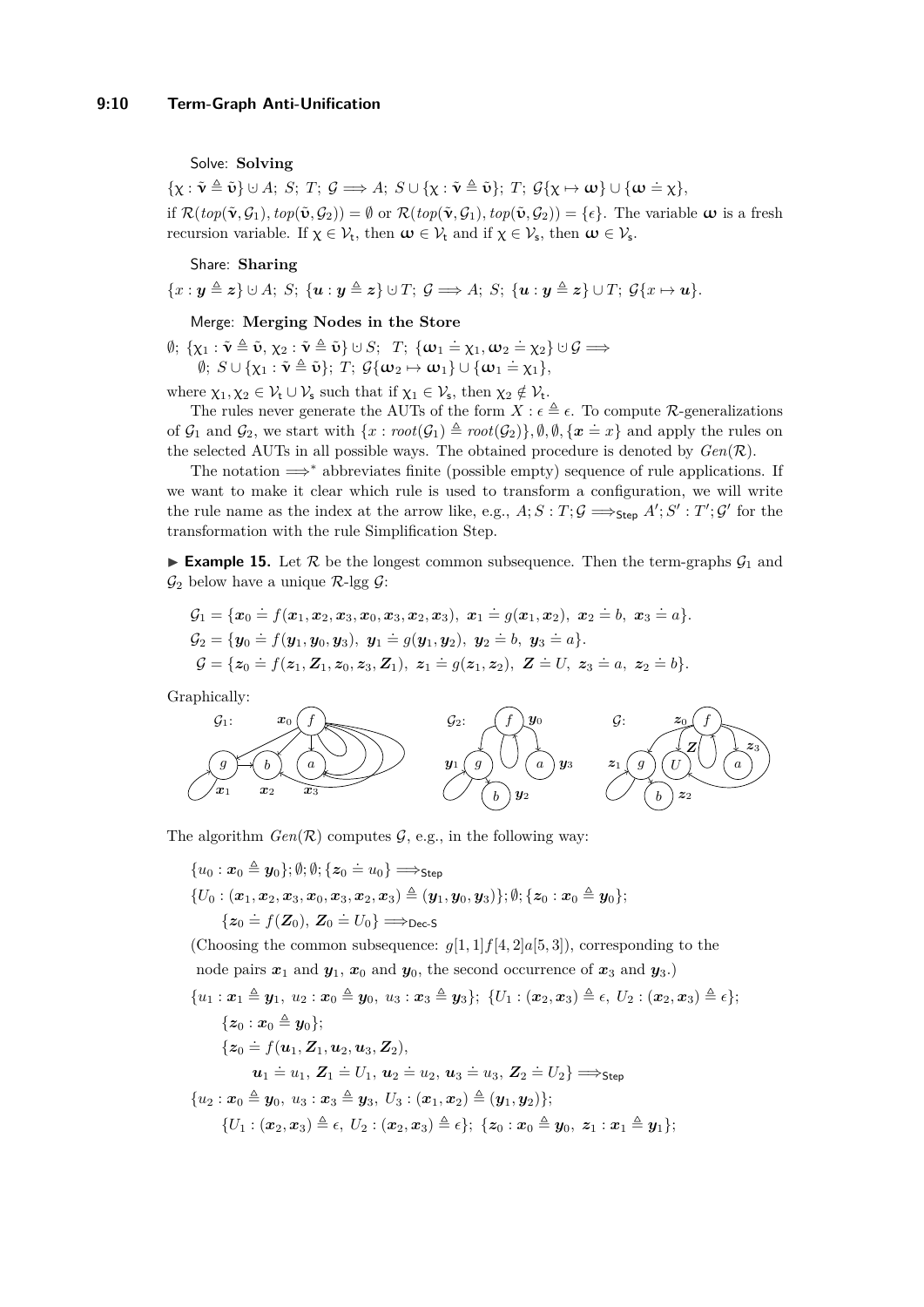${z_0 \doteq f(z_1, Z_1, u_2, u_3, Z_2)},$  ${\bm z}_1 \stackrel{.}{=} g({\bm Z}_3), \, {\bm Z}_1 \stackrel{.}{=} U_1, \, {\bm u}_2 \stackrel{.}{=} u_2, \, {\bm u}_3 \stackrel{.}{=} u_3, \, {\bm Z}_2 \stackrel{.}{=} U_2, \, {\bm Z}_3 \stackrel{.}{=} U_3 \} \Longrightarrow_{\mathsf{Share}}$  ${u_3 : x_3 \triangleq u_3, U_3 : (x_1, x_2) \triangleq (u_1, u_2)}$ ;  ${U_1 : (\boldsymbol{x}_2, \boldsymbol{x}_3) \triangleq \epsilon, \ U_2 : (\boldsymbol{x}_2, \boldsymbol{x}_3) \triangleq \epsilon}; \ \{z_0 : \boldsymbol{x}_0 \triangleq \boldsymbol{y}_0, \ z_1 : \boldsymbol{x}_1 \triangleq \boldsymbol{y}_1\};$  ${z_0 \doteq f(z_1, Z_1, z_0, u_3, Z_2)},$  $\mathbf{z}_1 = g(\mathbf{Z}_3), \, \mathbf{Z}_1 = U_1, \, \mathbf{u}_3 = u_3, \, \mathbf{Z}_2 = U_2, \, \mathbf{Z}_3 = U_3 \} \Longrightarrow_{\mathsf{Step}}$  ${U_3 : (\boldsymbol{x}_1, \boldsymbol{x}_2) \triangleq (\boldsymbol{y}_1, \boldsymbol{y}_2)}$ ;  $\{U_1 : (\mathbf{x}_2, \mathbf{x}_3) \triangleq \epsilon, \ U_2 : (\mathbf{x}_2, \mathbf{x}_3) \triangleq \epsilon\}; \ \{z_0 : \mathbf{x}_0 \triangleq \mathbf{y}_0, \ z_1 : \mathbf{x}_1 \triangleq \mathbf{y}_1, \ z_3 : \mathbf{x}_3 \triangleq \mathbf{y}_3\};$  ${z_0 \doteq f(z_1, Z_1, z_0, z_3, Z_2)},$  $z_1 = g(Z_3), Z_1 = U_1, z_3 = a, Z_2 = U_2, Z_3 = U_3$  =  $v_{\text{Dec-S}}$ (Choosing the common subsequence:  $q[1, 1]b[2, 2]$ ), corresponding to the node pairs  $x_1$  and  $y_1$ ,  $x_2$  and  $y_2$ .)  ${u_4 : \mathbf{x}_1 \triangleq \mathbf{y}_1, u_5 : \mathbf{x}_2 \triangleq \mathbf{y}_2};$  $\{U_1: (\mathbf{x}_2, \mathbf{x}_3) \triangleq \epsilon, \ U_2: (\mathbf{x}_2, \mathbf{x}_3) \triangleq \epsilon\}; \ \{z_0: \mathbf{x}_0 \triangleq \mathbf{y}_0, \ z_1: \mathbf{x}_1 \triangleq \mathbf{y}_1, \ z_3: \mathbf{x}_3 \triangleq \mathbf{y}_3\};$  ${z_0 \doteq f(z_1, Z_1, z_0, z_3, Z_2)},$  $\boldsymbol{z}_1 = g(\boldsymbol{u}_4,\boldsymbol{u}_5),\, \boldsymbol{Z}_1 = U_1,\, \boldsymbol{z}_3 = a,\, \boldsymbol{Z}_2 = U_2,\, \boldsymbol{u}_4 = u_4,\, \boldsymbol{u}_5 = u_5 \} \Longrightarrow_{\mathsf{Share}}$  ${u_5 : x_2 \triangleq u_2}$ :  $\{U_1 : (\mathbf{x}_2, \mathbf{x}_3) \triangleq \epsilon, \ U_2 : (\mathbf{x}_2, \mathbf{x}_3) \triangleq \epsilon\}; \ \{z_0 : \mathbf{x}_0 \triangleq \mathbf{y}_0, \ z_1 : \mathbf{x}_1 \triangleq \mathbf{y}_1, \ z_3 : \mathbf{x}_3 \triangleq \mathbf{y}_3\};$  ${z_0 \doteq f(z_1, Z_1, z_0, z_3, Z_2)},$  $z_1 \doteq g(z_1, u_5), Z_1 \doteq U_1, z_3 \doteq a, Z_2 \doteq U_2, u_5 \doteq u_5 \} \Longrightarrow_{\text{Step}}$  $\emptyset$ ;  $\{U_1 : (\boldsymbol{x}_2, \boldsymbol{x}_3) \triangleq \epsilon, U_2 : (\boldsymbol{x}_2, \boldsymbol{x}_3) \triangleq \epsilon\};$  ${z_0 : x_0 \triangleq y_0, z_1 : x_1 \triangleq y_1, z_3 : x_3 \triangleq y_3, z_2 : x_2 \triangleq y_2};$  ${z_0 \doteq f(z_1, Z_1, z_0, z_3, Z_2)},$  $z_1 = g(z_1, z_2), Z_1 = U_1, z_3 = a, Z_2 = U_2, z_2 = b$  =  $\Rightarrow$  Merge  $\emptyset$ ;  $\{U_1 : (\pmb{x}_2, \pmb{x}_3) \triangleq \epsilon\}$ ;  $\{z_0 : \pmb{x}_0 \triangleq \pmb{y}_0, \ z_1 : \pmb{x}_1 \triangleq \pmb{y}_1, \ z_3 : \pmb{x}_3 \triangleq \pmb{y}_3, \ z_2 : \pmb{x}_2 \triangleq \pmb{y}_2\}$ ;  ${z_0 \doteq f(z_1, Z_1, z_0, z_3, Z_1), z_1 \doteq g(z_1, z_2), Z_1 \doteq U_1, z_3 \doteq a, z_2 \doteq b}.$ 

The obtained generalization is equal to  $G$  modulo renaming variables. The store and the trail suggest how to obtain the original term-graphs from the computed generalization. For instance, to obtain  $\mathcal{G}_1$  from  $\mathcal{G}$ , we just apply the substitution  $\{U_1 \mapsto (\mathbf{x}_2, \mathbf{x}_3)\}\)$  to  $\mathcal{G}$ . In the obtained term-graph we will have  $x_2 = b$  and  $x_3 = a$  alongside to  $z_2 = b$  and  $z_3 = a$ , but it will be bisimilar to  $\mathcal{G}_1$ .

► Example 16. Let  $\mathcal{G}_1 = \{x_0 = f(x_1, x_2), x_1 = g(x_0, x_3), x_2 = a, x_3 = b\}$  and  $\mathcal{G}_2 = \{y_0 = a_1, y_1 = b_2, y_2 = b_3\}$  $f(\mathbf{y}_1, \mathbf{y}_2), \mathbf{y}_1 \doteq h(\mathbf{y}_0, \mathbf{y}_3), \mathbf{y}_2 \doteq a, \mathbf{y}_3 \doteq b$ . Then the algorithm ends with  $\emptyset, \{z : \mathbf{x}_1 \triangleq \mathbf{y}_1\},$  $\{z_0: x_0 \triangleq y_0, z_2: x_2 \triangleq y_2\}, \{z_0 = f(z_1, z_2), z_1 = z, z_2 = a\}.$  Obtaining  $\mathcal{G}_1$  from the computed generalization can be illustrated as  $\{z_0 = f(z_1, z_2), z_1 = z, z_2 = a\} \{z \mapsto x_1\}$  ${z_0 \doteq f(x_1, z_2), z_2 \doteq a, x_1 \doteq g(x_0, x_3), x_0 \doteq f(x_1, x_2), x_2 \doteq a, x_3 \doteq b} \sim \mathcal{G}_1.$ 

<span id="page-10-0"></span> $\triangleright$  **Theorem 17** (Termination). The procedure  $Gen(R)$  terminates on any input and produces *a configuration* ∅; *S*; *T*; G*, where S is irreducible with respect to the merging rule.*

**Proof.** Let the size of a hedge,  $size(\tilde{s})$ , be the number of symbols in it. the size of an AUT  $x: t_1 \triangleq t_2$  be  $size(t_1) + size(t_2) + 1$ , and the size of  $\boldsymbol{X}: \tilde{s}_1 \triangleq \tilde{s}_2$  be  $size(\tilde{s}_1) + size(\tilde{s}_2) + 2$ .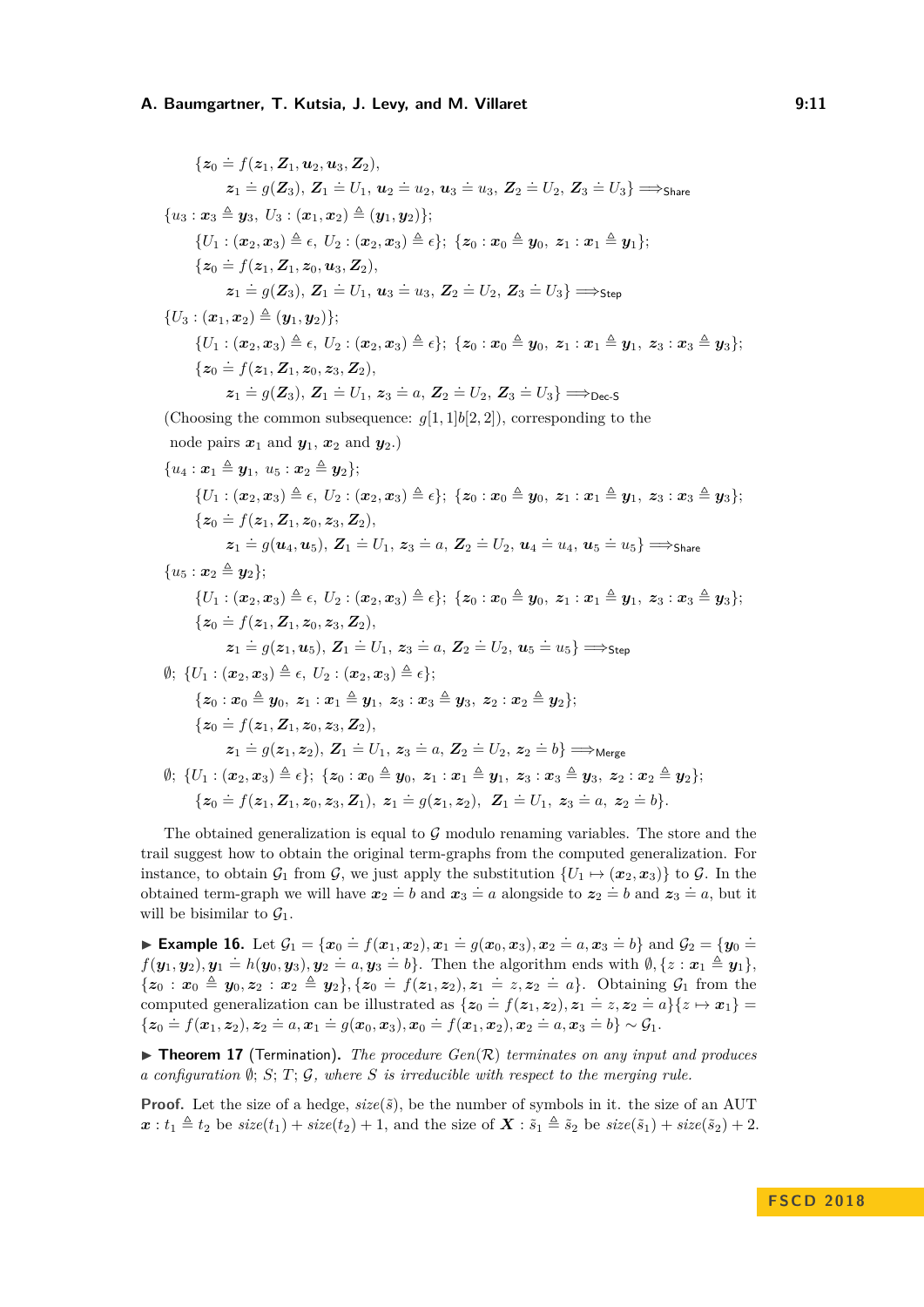### **9:12 Term-Graph Anti-Unification**

The size of a set of AUTs is the multiset of the sizes of its elements. Then the only rule that increases the size of *A* is Step. However, this step can be applied only finitely many times, since each time it strictly decreases the number of unvisited node pairs  $(\chi_1, \chi_2)$ , where  $\chi_1 \in \mathcal{G}_1$  and  $\chi_2 \in \mathcal{G}_2$ . Any other rule strictly decreases the size of *A* or, in case of Merge, the size of *S*. Moreover, Merge does not change the size of *A*. The rule Dec-S can introduce only finite branching. Therefore, the algorithm terminates.

 $\triangleright$  **Definition 18.** Given a set *A* of AUTs where all the generalization variables are pairwise distinct. We define two substitutions that can be obtained from *A*:

$$
\sigma_L(A) := \{ \chi \mapsto \tilde{\mathbf{v}} \mid \chi : \tilde{\mathbf{v}} \triangleq \tilde{\mathbf{v}} \in A \} \qquad \sigma_R(A) := \{ \chi \mapsto \tilde{\mathbf{v}} \mid \chi : \tilde{\mathbf{v}} \triangleq \tilde{\mathbf{v}} \in A \}
$$

<span id="page-11-0"></span>**Lemma 19** (Transformation Invariant). Let  $\mathcal{G}_1$ ,  $\mathcal{G}_2$  be the two term graphs to be generalized and let  $A; S; T; G$  be a configuration such that all the generalization variables from  $A, S, T$ *are unique among all the other variables from A, S, T, including those occurring in graphs or* hedges. Furthermore, let  $\mathcal{G}\sigma_L(T)\sigma_L(S)\sigma_L(A) = \mathcal{G}_1$  and  $\mathcal{G}\sigma_R(T)\sigma_R(S)\sigma_R(A) = \mathcal{G}_2$ , and let  $\mathcal G$ *be a rigid generalization of*  $G$  *and*  $G_i$  *where*  $i \in \{1, 2\}$ *.* 

*If*  $A; S; T; G \implies A'; S'; T'; G'$  is a transformation step applying one of the defined rules *then all the generalization variables from*  $A', S', T'$  *are unique among all the other variables* from  $A', S', T'$ . Moreover,  $\mathcal{G}'\sigma_L(T')\sigma_L(S')\sigma_L(A') = \mathcal{G}_1$  and  $\mathcal{G}'\sigma_R(T')\sigma_R(S')\sigma_R(A') = \mathcal{G}_2$ , *and*  $\mathcal{G}'$  *is a rigid generalization of*  $\mathcal{G}'$  *and*  $\mathcal{G}_i$  *where*  $i \in \{1, 2\}$ *.* 

**Proof.** We prove that each rule preserves those properties. We can omit the proof for  $\mathcal{G}'\sigma_R(T')\sigma_R(S')\sigma_R(A')=\mathcal{G}_2$ , since it is equivalent to proving  $\mathcal{G}'\sigma_L(T')\sigma_L(S')\sigma_L(A')=\mathcal{G}_1$ . For the same reason, we omit the proof that  $\mathcal{G}'$  is a rigid generalization of  $\mathcal{G}'$  and  $\mathcal{G}_2$ .

In Step we have two cases, namely (i)  $\tilde{\mathbf{v}} = \tilde{\mathbf{v}} = \epsilon$ , and (ii)  $\tilde{\mathbf{v}} \neq \epsilon$  or  $\tilde{\mathbf{v}} \neq \epsilon$ . We only illustrate the more general case (ii) since the two proofs are largely identical. Therefore, we have  $A = \{x : y \triangleq z\} \cup (A' \setminus \{X : \tilde{\mathbf{v}} \triangleq \tilde{\mathbf{v}}\}), S = S', T \cup \{\mathbf{u} : y \triangleq z\} = T'$ , and  $G\{x \mapsto u\} \cup \{u = l(X)\} = G'$ , where  $y \doteq l(\tilde{v}) \in \mathcal{G}_1$ ,  $z \doteq l(\tilde{v}) \in \mathcal{G}_2$  and *u*, *X* are fresh. Since  $u, X$  are fresh, all the generalization variables from  $A', S', T'$  are still unique among all the other variables from  $A', S', T'$ . Obviously,  $\mathcal{G}\sigma_L(T)\sigma_L(S)\sigma_L(A) = \mathcal{G}\sigma_L(T)\sigma_L(S')\sigma_L(\{x :$  $y \triangleq z$   $\cup$   $(A' \setminus \{X : \tilde{v} \triangleq \tilde{v}\}) = \mathcal{G}_1$ . From the uniqueness of *x*, and by definition of substitution application follows that  $\mathcal{G}_1 = \mathcal{G}\{x \mapsto y\} \sigma_L(T) \sigma_L(S') \sigma_L(A' \setminus \{X : \tilde{\mathbf{v}} \triangleq \tilde{\mathbf{v}}\}) =$  $(\mathcal{G}\{x \mapsto y\} \cup \{y \doteq l(\tilde{\mathbf{v}})\}\sigma_L(T)\sigma_L(S')\sigma_L(A' \setminus \{X : \tilde{\mathbf{v}} \triangleq \tilde{\mathbf{v}}\})$ . From the uniqueness of *X* follows  $G_1 = (G\{x \mapsto y\} \cup \{y = l(X)\}) \sigma_L(T) \sigma_L(S') \sigma_L(A')$ . Finally, from the uniqueness of u follows  $G_1 = (G\{x \mapsto y\} \cup \{y = l(X)\})\{y \mapsto u\}\sigma_L(T \cup \{u : y \triangleq z\})\sigma_L(S')\sigma_L(A') =$  $\mathcal{G}'\sigma_L(T')\sigma_L(S')\sigma_L(A').$ 

Since Step can't lead to consecutive hedge variables and  $l[1, 1] \in \mathcal{R}(top(\mathbf{y}, \mathcal{G}_1), top(\mathbf{z}, \mathcal{G}_2))$ , it follows that  $\mathcal{G}'$  is a rigid generalization of  $\mathcal{G}'$  and  $\mathcal{G}_1$ .

Now we analyze Dec-S, which is a bit more involved. We have  $A = \{X : \tilde{\mathbf{v}} \triangleq \tilde{\mathbf{v}}\} \cup (A' \setminus \{y_k : X \in \tilde{\mathbf{v}}\})$  $\tilde{\mathbf{v}}|_{i_k} \triangleq \tilde{\mathbf{v}}|_{j_k} \, \mid \, 1 \, \leq \, k \, \leq \, n \}, \; S \cup \{ Y_0 \, : \, \tilde{\mathbf{v}}|_0^{i_1} \triangleq \tilde{\mathbf{v}}|_0^{j_1} \} \cup \{ Y_k \, : \, \tilde{\mathbf{v}}|_{i_k}^{i_{k+1}} \triangleq \tilde{\mathbf{v}}|_{j_k}^{j_{k+1}}$  $j_k^{j_{k+1}}$  | 1  $\leq k \leq$  $n-1\}\cup\{Y_n:\tilde{\mathbf{\nu}}|_{i_n}^{|\tilde{\mathbf{\nu}}|+1}\triangleq \tilde{\mathbf{\nu}}|_{j_n}^{|\tilde{\mathbf{\nu}}|+1}$  $\{ \begin{aligned} |\tilde{v}|+1 \\ j_n \end{aligned} \} = S', T = T', \text{ and } \mathcal{G}\sigma \cup \{ \mathbf{Z}_0 = Y_0, \ldots, \mathbf{Z}_n = Y_n \} = \mathcal{G}',$ where  $\mathcal{R}(top(\tilde{\mathbf{v}}, \mathcal{G}_1), top(\tilde{\mathbf{v}}, \mathcal{G}_2))$  contains a sequence  $l_1[i_1, j_1] \cdots l_n[i_n, j_n], n > 0$ , the *y*'s, *Y*'s, and *Z*'s are fresh, and  $\sigma = \{X \mapsto (\mathbf{Z}_0, y_1, \mathbf{Z}_1, \dots, \mathbf{Z}_{n-1}, y_n, \mathbf{Z}_n)\}$ . Since all the variables introduced by the transformation are fresh, all the generalization variables from  $A',S',T'$  are still unique. We get  $\mathcal{G}\sigma_L(T)\sigma_L(S)\sigma_L(A) = \mathcal{G}\sigma_L(T')\sigma_L(S')\ ({Y_0 : \tilde{\mathbf{v}}|_0^{i_1} \triangleq$  $\tilde{\mathbf{v}}|_{0}^{j_{1}}\}\cup\{Y_{k}\;:\;\tilde{\mathbf{v}}|_{i_{k}}^{i_{k+1}}\;\triangleq\;\tilde{\mathbf{v}}|_{j_{k}}^{j_{k+1}}$  $\int_{j_k}^{j_{k+1}} \ \mid \ 1 \ \leq \ k \ \leq \ n - 1 \} \cup \{ Y_n \ : \ \tilde{\mathbf{v}}|_{i_n}^{|\tilde{\mathbf{v}}|+1} \ \triangleq \ \tilde{\mathbf{v}}|_{j_n}^{|\tilde{\mathbf{v}}|+1}$ *j<sup>n</sup>* }))*σL*({*X* :  $\tilde{\mathbf{v}} \triangleq \tilde{\mathbf{v}} \cup (A' \setminus \{y_k : \tilde{\mathbf{v}}|_{i_k} \triangleq \tilde{\mathbf{v}}|_{j_k} \mid 1 \leq k \leq n\}) = \mathcal{G}_1$ . By uniqueness of *X*, fol- $\log S_1 = \mathcal{G}\{X \mapsto \tilde{\mathbf{v}}\}\sigma_L(T')\sigma_L(S' \setminus (\{Y_0 : \tilde{\mathbf{v}}|_0^{i_1} \triangleq \tilde{\mathbf{v}}|_0^{j_1}\} \cup \{Y_k : \tilde{\mathbf{v}}|_{i_k}^{i_{k+1}} \triangleq \tilde{\mathbf{v}}|_{j_k}^{j_{k+1}}\}$  $j_k^{j_{k+1}} \mid 1 \leq$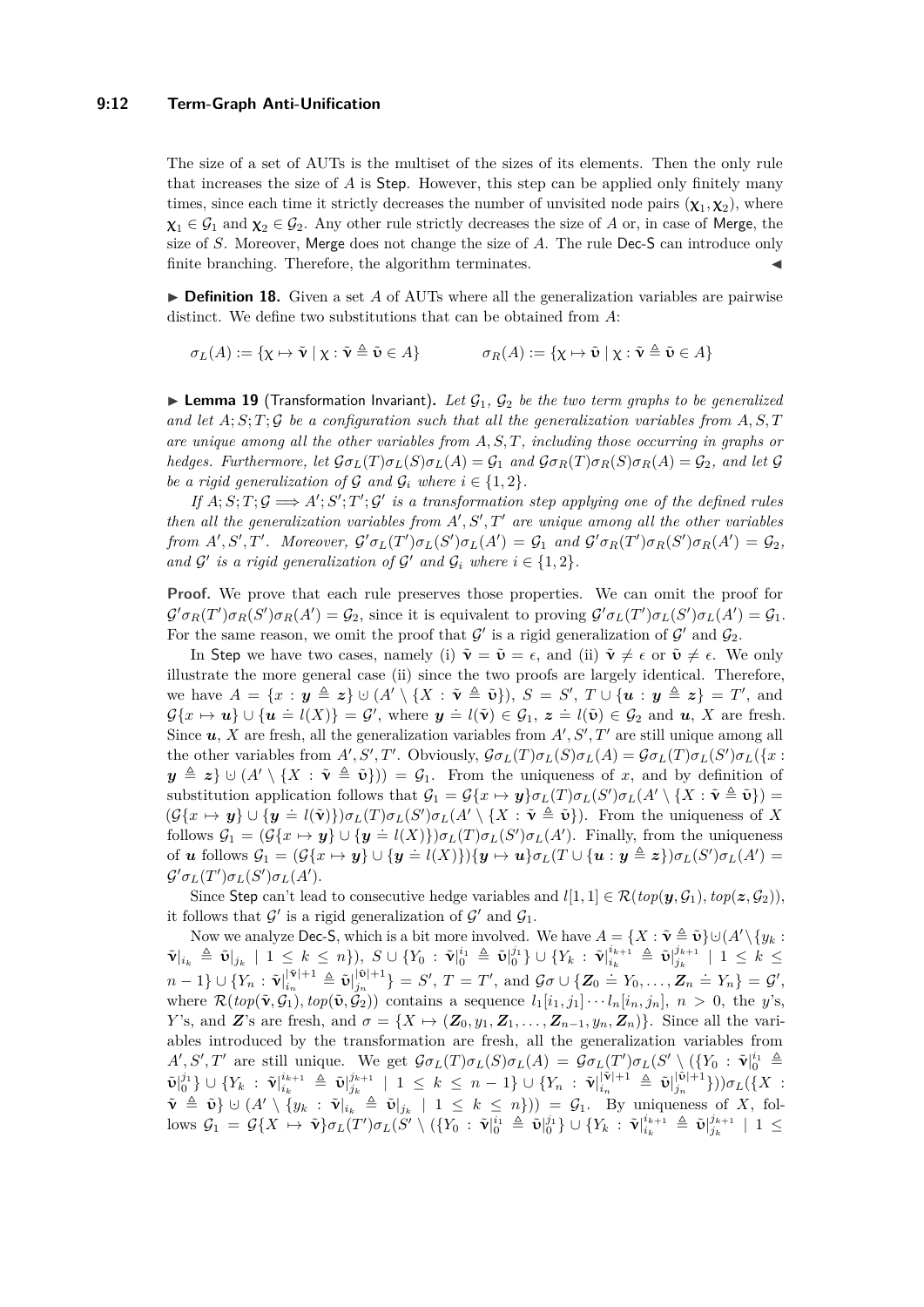$k \, \leq \, n-1 \} \cup \{ Y_{n} \, : \, {\tilde{\mathbf{\nu}}}|_{i_{n}}^{|{\tilde{\mathbf{\nu}}}|+1} \, \triangleq \, {\tilde{\mathbf{\nu}}}|_{j_{n}}^{|{\tilde{\mathbf{\nu}}}|+1}$  $\int_{j_n}^{|\tilde{\mathbf{v}}|+1}$ }))*σ*<sub>L</sub>(*A'* \ {*y<sub>k</sub>* :  $\tilde{\mathbf{v}}|_{i_k} \triangleq \tilde{\mathbf{v}}|_{j_k}$  | 1 ≤ *k* ≤ *n*}). Now observe that  $\mathcal{G}\{X \mapsto \tilde{\mathbf{v}}\}$  is equivalent to  $\mathcal{G}\{X \mapsto (Y_0, y_1, Y_1, \ldots, Y_{n-1}, y_n, Y_n)\}\{Y_0 \mapsto Y_0\}$  $\tilde{\mathbf{v}}|_0^{i_1} \} \{ Y_k \,\mapsto\, \tilde{\mathbf{v}}|_{i_k}^{i_{k+1}}$  $\hat{v}_{i_k+1}^{i_{k+1}} \mid 1 \leq k \leq n-1$  } { $Y_n \mapsto \tilde{\mathbf{v}}|_{i_n}^{|\tilde{\mathbf{v}}|+1}$  $\{y_k \mapsto \tilde{\mathbf{v}}|_{i_k} \mid 1 \leq k \leq n\}$ , therefore  $\mathcal{G}_1 = \mathcal{G}\{X \mapsto (Y_0, y_1, Y_1, \dots, Y_{n-1}, y_n, Y_n)\}\{y_k \mapsto \tilde{\mathbf{v}}|_{i_k} \mid 1 \leq k \leq n\}\sigma_L(T')\sigma_L(S')\sigma_L(A' \setminus \{y_k = 0\})$  $\tilde{\mathbf{v}}|_{i_k} \triangleq \tilde{\mathbf{v}}|_{j_k} | 1 \leq k \leq n \} = \mathcal{G}\{X \mapsto (Y_0, y_1, Y_1, \dots, Y_{n-1}, y_n, Y_n) \} \sigma_L(T') \sigma_L(S') \sigma_L(A') =$  $(\mathcal{G}\{X \mapsto (\mathbf{Z}_0, y_1, \mathbf{Z}_1, \dots, \mathbf{Z}_{n-1}, y_n, \mathbf{Z}_n)\} \cup \{\mathbf{Z}_0 \doteq Y_0, \dots, \mathbf{Z}_n \doteq Y_n\}) \sigma_L(T') \sigma_L(S') \sigma_L(A') =$  $\mathcal{G}'\sigma_L(T')\sigma_L(S')\sigma_L(A')$ .

Since Dec-S cannot lead to consecutive hedge variables, it follows that  $\mathcal{G}'$  is a rigid generalization of  $\mathcal{G}'$  and  $\mathcal{G}_1$ .

We omit the case of Solve because it is very similar to the case of Step.

In Share we have  $A = \{x : y \triangleq z\} \cup A', S = S', T = T', \text{ and } \mathcal{G}\{x \mapsto u\} = \mathcal{G}',$ where  $\{u : y \triangleq z\} \in T$ . Uniqueness of generalization variables from  $A', S', T'$  is obviously maintained. We get  $\mathcal{G}\sigma_L(T)\sigma_L(S)\sigma_L(A) = \mathcal{G}\sigma_L(T')\sigma_L(S')\sigma_L(\{x : y \triangleq z\} \cup A') = \mathcal{G}_1$  and by uniqueness of *x* follows  $\mathcal{G}_1 = \mathcal{G}\{x \mapsto y\} \sigma_L(T') \sigma_L(S') \sigma_L(A')$ . The trail  $\{u : y \triangleq z\} \in \mathcal{I}$ tells us that there is already a recursion variable  $u$  in  $\mathcal G$  that represents the node  $y$  in  $\mathcal G_1$ . Therefore, instead of substituting  $x$  with  $y$  we may as well substitute it with  $u$ . This consideration leads to  $\mathcal{G}_1 = \mathcal{G}\{x \mapsto \mathbf{u}\}\sigma_L(T')\sigma_L(S')\sigma_L(A')$ .

The property that  $\mathcal{G}'$  is a rigid generalization of  $\mathcal{G}'$  and  $\mathcal{G}_1$  is obviously maintained during this transformation.

In Merge we have  $A = A' = \emptyset$ ,  $S = \{ \chi_2 : \tilde{\mathbf{v}} \triangleq \tilde{\mathbf{v}} \} \cup S'$ ,  $T = T'$ ,  $\mathcal{G} = \{ \boldsymbol{\omega}_1 \doteq \chi_1, \boldsymbol{\omega}_2 \doteq \tilde{\mathbf{v}} \}$  $\chi_2$ }  $\cup$  *G''*, and *G'* = *G''*{ $\omega_2 \mapsto \omega_1$ }  $\cup$  { $\omega_1 \doteq \chi_1$ }, where { $\chi_1 : \tilde{\mathbf{v}} \triangleq \tilde{\mathbf{v}}$ }  $\in$  *S'*. We get  $G_{\sigma}(\mathcal{I})\sigma_L(\mathcal{S})\sigma_L(\emptyset) = (\{\mathbf{w}_1 = \chi_1, \mathbf{w}_2 = \chi_2\} \cup \mathcal{G}'')\sigma_L(\mathcal{I}')\sigma_L(\{\chi_2 : \tilde{\mathbf{v}} \triangleq \tilde{\mathbf{v}}\} \cup \mathcal{S}') = \mathcal{G}_1$  and by uniqueness of  $\chi_2$  follows  $\mathcal{G}_1 = (\{\omega_1 = \chi_1, \omega_2 = \chi_2\} \cup \mathcal{G}'') \{\chi_2 \mapsto \tilde{\mathbf{v}}\}\sigma_L(T')\sigma_L(S')$ . Since  $\sigma_L(S')$  also contains the mapping  $\{\chi_1 \mapsto \tilde{\mathbf{v}}\}$  we get  $\mathcal{G}_1 = (\{\mathbf{w}_1 = \chi_1, \mathbf{w}_2 = \chi_2\} \cup \mathcal{G}''\}\{\chi_2 \mapsto \sigma_L(S')\}$  $\chi_1$ }  $\sigma_L(T')\sigma_L(S') = (g''\{\omega_2 \mapsto \omega_1\} \cup \{\omega_1 = \chi_1\})\sigma_L(T')\sigma_L(S')$ .

The property that  $\mathcal{G}'$  is a rigid generalization of  $\mathcal{G}'$  and  $\mathcal{G}_1$  is maintained because of the condition that from  $\chi_1 \in V_s$  follows  $\chi_2 \notin V_t$  forbids the instantiation of a term variable by a hedge variable.

▶ Theorem 20 (Soundness). *If*  $\{x : root(G_1) \triangleq root(G_2)\}$ ;  $\emptyset$ ;  $\emptyset$ ;  $\{x = x\} \Longrightarrow^* \emptyset$ ; *S*; *T*; *G is a derivation in Gen* $(\mathcal{R})$ *, then*  $\mathcal{G}$  *is an*  $\mathcal{R}$ *-generalization of*  $\mathcal{G}_1$  *and*  $\mathcal{G}_2$ *.* 

**Proof.** The assumptions of Lemma [19](#page-11-0) hold for the initial configuration  $\{x : root(G_1) \triangleq$ *root*( $G_2$ )};  $\emptyset$ ;  $\emptyset$ ;  $\{x = x\}$ . Since  $Gen(R)$  terminates on any input (Theorem [17\)](#page-10-0), it follows that all the generalization variables from *S* and *T* are unique among all the other variables from *S* and *T*. Moreover,  $\mathcal{G}\sigma_L(T)\sigma_L(S) = \mathcal{G}_1$  and  $\mathcal{G}\sigma_R(T)\sigma_R(S) = \mathcal{G}_2$ , and  $\mathcal{G}$  is a rigid generalization of G and  $\mathcal{G}_i$  where  $i \in \{1, 2\}$ . Obviously G is a generalization of  $\mathcal{G}_1$  and  $\mathcal{G}_2$ . To prove that  $\mathcal G$  is an  $\mathcal R$ -generalization, it remains to show that the recursion from Definition [13](#page-7-2) [item 2](#page-8-1) has been applied exhaustively. This follows from the fact that the store is complete, i.e.,  $\mathcal{G}\sigma_L(T)\sigma_L(S) = \mathcal{G}_1$  and  $\mathcal{G}\sigma_R(T)\sigma_R(S) = \mathcal{G}_2$ , and from the condition of the rule Solve that  $\mathcal{R}(top(\tilde{\mathbf{v}}, \mathcal{G}_1), top(\tilde{\mathbf{v}}, \mathcal{G}_2))$  is either  $\emptyset$  or  $\{\epsilon\}.$ 

▶ Corollary 21 (Soundness of the Store). *If*  $\{x : root(\mathcal{G}_1) \triangleq root(\mathcal{G}_2)\}; \emptyset; \emptyset; \{x \doteq x\} \Longrightarrow^*$  $\emptyset$ ; *S*; *T*; *G is a derivation in Gen*(*R*), then  $\mathcal{G}\sigma_L(T)\sigma_L(S) = \mathcal{G}_1$  and  $\mathcal{G}\sigma_R(T)\sigma_R(S) = \mathcal{G}_2$ .

Notice that  $Gen(R)$  computes generalizations that do not have free term variables. Therefore, they are not considered in the completeness theorem. However, we show in [\[12\]](#page-14-11) that this restriction can be lifted by adding an additional transformation rule.

 $\blacktriangleright$  **Theorem 22** (Completeness). Let G be an R-generalization of  $\mathcal{G}_1$  and  $\mathcal{G}_2$ . Then  $Gen(\mathcal{R})$ *computes an*  $\mathcal{R}$ -generalization  $\mathcal{G}'$  of  $\mathcal{G}_1$  and  $\mathcal{G}_2$  such that  $\mathcal{G} \preceq \mathcal{G}'$ .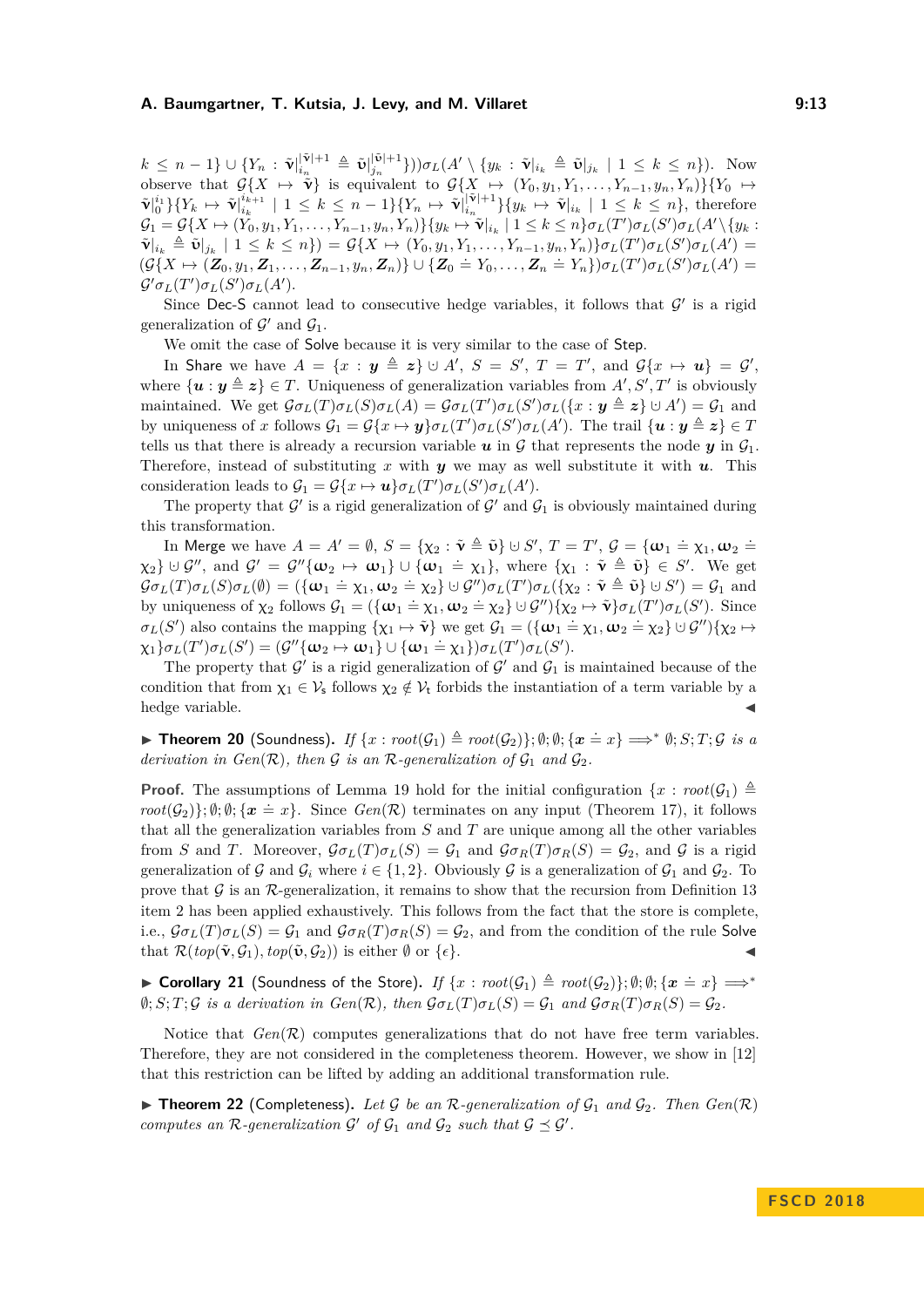### **9:14 Term-Graph Anti-Unification**

**Proof.** By our assumption,  $\mathcal{G}_1$  and  $\mathcal{G}_2$  do not contain free variables. If  $\mathcal{G}$  has a form  $\{root(\mathcal{G})\}$  $x$ , then *x* must be a fresh variable and any generalization computed by  $Gen(R)$  satisfies the theorem. Now assume  $root(\mathcal{G}) = f(\tilde{\mathbf{v}}) \in \mathcal{G}$ . Then we should have  $root(\mathcal{G}_1) = f(\tilde{\mathbf{x}}) \in \mathcal{G}_1$ and  $root(G_2) = f(\tilde{\mathbf{v}}) \in G_2$  and we can start the derivation with Step. We can make the next step immediately by Dec-S rule, taking the same alignment (from  $\mathcal{R}(top(\tilde{\mathbf{X}}, \mathcal{G}_1), top(\tilde{\mathbf{v}}, \mathcal{G}_2)))$ which is used in  $f(\tilde{\mathbf{v}})$  (since G is an R-generalization, such an alignment exists). Further, if Merge is applicable, we make this step as long as possible.

After these steps, in the set of new AUTs we will have only those which have counterparts for term variables occurring in  $\tilde{\mathbf{v}}$ . In the store there will be those AUTs which are generalized by hedge variables in  $\tilde{\mathbf{v}}$ . It can be that we merged more variables than it is done in  $\tilde{\mathbf{v}}$ , but it does not harm, since we are going to compute a generalization that is less general than  $\mathcal{G}$ . The trail will store the seen pair of the nodes (in this case the roots of  $G_1$  and  $G_2$ ). The generalization graph will contain the equation  $root(\mathcal{G}') = f(\tilde{\boldsymbol{\omega}})$ , that corresponds to the root equation of G, maybe with more shared variables. The bound term variables from  $\tilde{\mathbf{v}}$  will have their counterparts in  $\tilde{\omega}$ , but the equations which correspond to those variables in the current version of  $\mathcal{G}'$  will have fresh free variables in the right hand side.

Next, we will pick an AUT in the new configuration. Its generalization variable has a unique counterpart in  $\mathcal{G}$ , which suggests how to make the next step, basically repeating the reasoning as above, unless the AUT has the form  $z : x \triangleq y$  and  $z' : x \triangleq y$  is already in the trail. We will use the Sharing rule to make the step. It can be horizontal or vertical sharing.

If it is a horizontal sharing, then it does not matter whether those nodes in  $G$  which correspond to  $z$  and  $z'$  are shared. If they are, then our construction of  $\mathcal{G}'$  at this place directly imitates the structure of  $G$ . If they are not, the  $G$  at this place is an expansion of  $G'$ , but this operation preserves bisimilarity. In the vertical sharing, in addition to the above considered ones, it is also possible that at this place  $G$  is a collapsed version of  $G'$ . But again, bisimilarity is preserved. Note that the construction of our derivation is not influenced by whether a particular node of  $\mathcal G$  has already been seen or not. They are used to guide the construction, and the same node might guide more than one steps.

Iterating this process, eventually we stop with a generalization  $\mathcal{G}'$  such that  $\mathcal{G} \preceq \mathcal{G}'$ .

### $\triangleright$  **Theorem 23.** For two bisimilar term-graphs,  $Gen(R)$  computes their join in the lattice *generated by functional bisimulation.*

**Proof.** It is easy to see that our algorithm returns only one answer for bisimilar graphs (since there is no branching at Dec-S rule) and the computed generalization contains no new free variables (the store is empty). Then the set *T* gives exactly a bisimulation, which justifies bisimilarity between the original term-graphs:  $R_T = \{(\mathbf{v}, \mathbf{v}) \mid \mathbf{\chi} : \mathbf{v} \triangleq \mathbf{v} \in T \text{ for some } \mathbf{\chi}\}.$ The computed generalization  $G$  is the same as the term-graph  $\mathcal{G}^A_{R_T}$  associated to  $R_T$ . (The node  $\chi \in \mathcal{G}$  can be seen as the node  $(\mathbf{v}, \mathbf{v}) \in \mathcal{G}_{R_T}^A$  for each  $\chi : \mathbf{v} \stackrel{\Delta}{=} \mathbf{v} \in T$ .) By construction of *T*, for each  $(v, v) \in R_T$ , the access paths are not disjoint:  $acc(v) \cap acc(v) \neq \emptyset$  (otherwise there would be a new free variable in the generalization introduced by Dec-S). By Proposition 3.13 in [\[4\]](#page-14-0), it implies that  $R_T$  is a minimal bisimulation. Therefore, from the constructive proof of Theorem 3.19 in [\[4\]](#page-14-0) we conclude that  $\mathcal{G}_{R_T}^A$  (i.e.  $\mathcal{G}$ ) is the join of  $\mathcal{G}_1$  and  $\mathcal{G}_2$ .

► Example 24. Let  $G_1 = \{x_0 = f(x_1), x_1 = f(x_2), x_2 = f(x_3), x_3 = f(x_4), x_4 = f(x_5)\}$  $x_5 = f(x_3)$  and  $G_2 = \{y_0 = f(y_1), y_1 = f(y_2), y_2 = f(y_3), y_3 = f(y_4), y_4 = f(y_5), y_5 = f(y_6)$  $f(\mathbf{y}_6)$ ,  $\mathbf{y}_6 = f(\mathbf{y}_7)$ ,  $\mathbf{y}_7 = f(\mathbf{y}_2)$ . They are bisimilar. The algorithm computes their lgg  $\mathcal{G} = \{z_0 = f(z_1), z_1 = f(z_2), z_2 = f(z_3), z_3 = f(z_4), z_4 = f(z_5), z_5 = f(z_6), z_6 = f(z_7),$  $z_7 \doteq f(z_8), z_8 \doteq f(z_3)$ . It is the join in the lattice of the bisimilarity class of  $\mathcal{G}_1$  and  $\mathcal{G}_2$  [\[4\]](#page-14-0).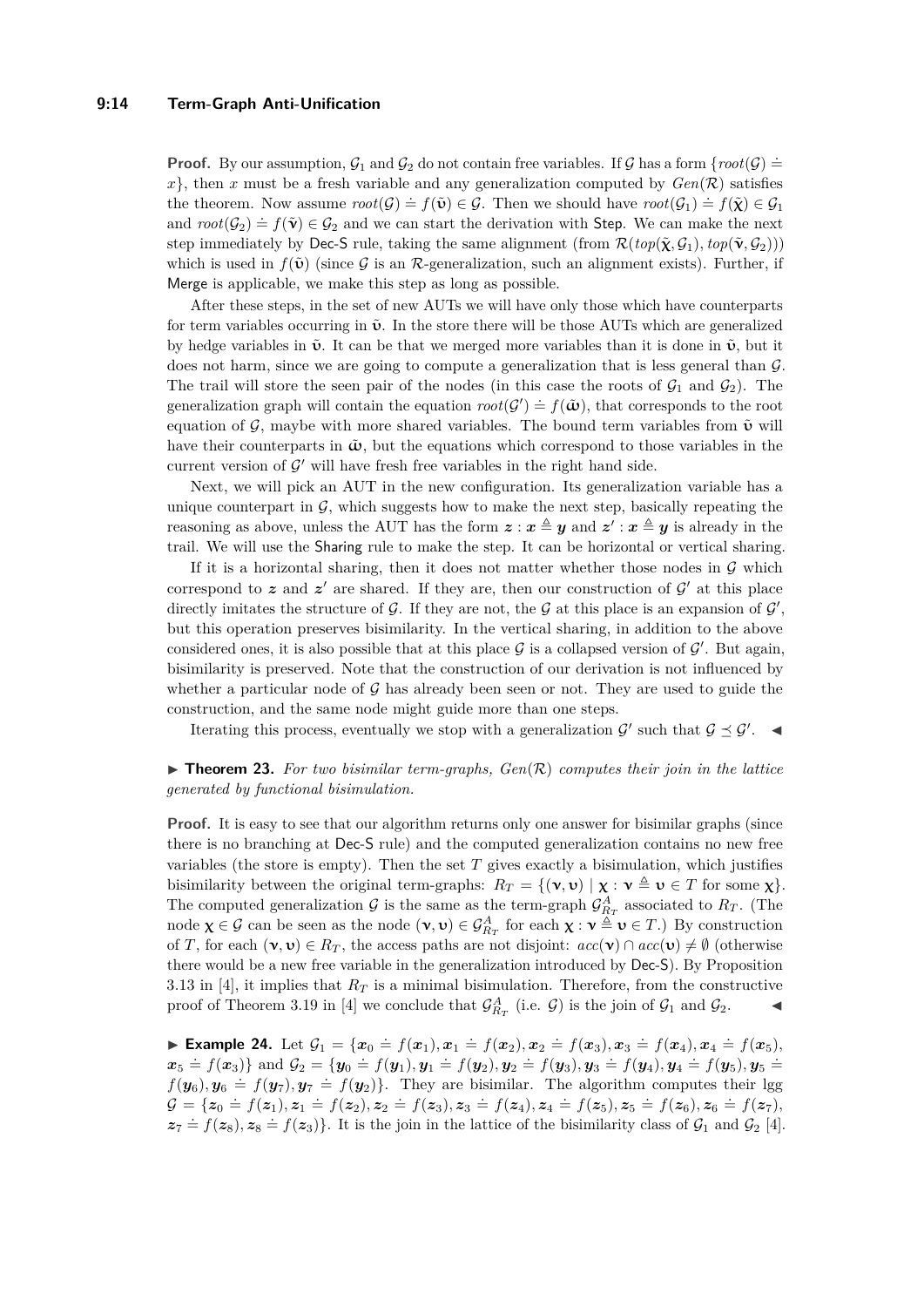# <span id="page-14-9"></span>**6 Conclusion**

We have presented an anti-unification algorithm for (unranked) term-graphs, which are given as systems of recursion equations. The algorithm is sound, complete, and terminating, and uses a parameter, called rigidity function. The function selects common edges outgoing from the pair of nodes to be generalized. While longest common subsequence is the most intuitive instance of the rigidity function, the properties of the algorithm hold for any concrete rigid instance of the parameter. As a future work, extending simply typed lambda term anti-unification [\[11\]](#page-14-12) to cyclic lambda terms [\[5\]](#page-14-13) would provide a generalization of our results from a first-order language to a higher-order one.

### **References**

- <span id="page-14-3"></span>**1** Hassan Aït-Kaci and Gabriella Pasi. Lattice operations on terms over similar signatures. In *Pre-proceedings of the 27th International Symposium on Logic-based Program Synthesis and Transformation (LOPSTR'17)*, 2017. URL: <https://arxiv.org/abs/1709.00964>.
- <span id="page-14-4"></span>**2** María Alpuente, Santiago Escobar, Javier Espert, and José Meseguer. ACUOS: A system for modular ACU generalization with subtyping and inheritance. In Fermé and Leite [\[17\]](#page-15-13), pages 573–581. [doi:10.1007/978-3-319-11558-0](http://dx.doi.org/10.1007/978-3-319-11558-0).
- <span id="page-14-10"></span>**3** María Alpuente, Santiago Escobar, Javier Espert, and José Meseguer. A modular ordersorted equational generalization algorithm. *Inf. Comput.*, 235:98–136, 2014. [doi:10.1016/](http://dx.doi.org/10.1016/j.ic.2014.01.006) [j.ic.2014.01.006](http://dx.doi.org/10.1016/j.ic.2014.01.006).
- <span id="page-14-0"></span>**4** Zena M. Ariola and Jan Willem Klop. Equational term graph rewriting. *Fundam. Inform.*, 26(3/4):207–240, 1996.
- <span id="page-14-13"></span>**5** Zena M. Ariola and Jan Willem Klop. Lambda calculus with explicit recursion. *Inf. Comput.*, 139(2):154–233, 1997. [doi:10.1006/inco.1997.2651](http://dx.doi.org/10.1006/inco.1997.2651).
- <span id="page-14-1"></span>**6** Hendrik Pieter Barendregt, Marko C. J. D. van Eekelen, John R. W. Glauert, Richard Kennaway, Marinus J. Plasmeijer, and M. Ronan Sleep. Term graph rewriting. In J. W. de Bakker, A. J. Nijman, and Philip C. Treleaven, editors, *PARLE, Parallel Architectures and Languages Europe, Volume II: Parallel Languages*, volume 259 of *LNCS*, pages 141–158. Springer, 1987. [doi:10.1007/3-540-17945-3](http://dx.doi.org/10.1007/3-540-17945-3).
- <span id="page-14-5"></span>**7** Adam D. Barwell, Christopher Brown, and Kevin Hammond. Finding parallel functional pearls: Automatic parallel recursion scheme detection in Haskell functions via antiunification. *Future Generation Comp. Syst.*, 79:669–686, 2018. [doi:10.1016/j.future.](http://dx.doi.org/10.1016/j.future.2017.07.024) [2017.07.024](http://dx.doi.org/10.1016/j.future.2017.07.024).
- <span id="page-14-2"></span>**8** Alexander Baumgartner. *Anti-Unification Algorithms: Design, Analysis, and Implementation*. PhD thesis, Johannes Kepler University Linz, 2015. Available from [http:](http://www.risc.jku.at/publications/download/risc_5180/phd-thesis.pdf) [//www.risc.jku.at/publications/download/risc\\_5180/phd-thesis.pdf](http://www.risc.jku.at/publications/download/risc_5180/phd-thesis.pdf).
- <span id="page-14-6"></span>**9** Alexander Baumgartner and Temur Kutsia. A library of anti-unification algorithms. In Fermé and Leite [\[17\]](#page-15-13), pages 543–557. [doi:10.1007/978-3-319-11558-0](http://dx.doi.org/10.1007/978-3-319-11558-0).
- <span id="page-14-7"></span>**10** Alexander Baumgartner and Temur Kutsia. Unranked second-order anti-unification. *Inf. Comput.*, 255:262–286, 2017. [doi:10.1016/j.ic.2017.01.005](http://dx.doi.org/10.1016/j.ic.2017.01.005).
- <span id="page-14-12"></span>**11** Alexander Baumgartner, Temur Kutsia, Jordi Levy, and Mateu Villaret. Higher-order pattern anti-unification in linear time. *J. Autom. Reasoning*, 58(2):293–310, 2017. [doi:](http://dx.doi.org/10.1007/s10817-016-9383-3) [10.1007/s10817-016-9383-3](http://dx.doi.org/10.1007/s10817-016-9383-3).
- <span id="page-14-11"></span>**12** Alexander Baumgartner, Temur Kutsia, Jordi Levy, and Mateu Villaret. Term-graph antiunification. RISC Report Series 18-02, Research Institute for Symbolic Computation, Johannes Kepler University Linz, Austria, 2018.
- <span id="page-14-8"></span>**13** Tarek Richard Besold and Enric Plaza. Generalize and blend: Concept blending based on generalization, analogy, and amalgams. In Hannu Toivonen, Simon Colton, Michael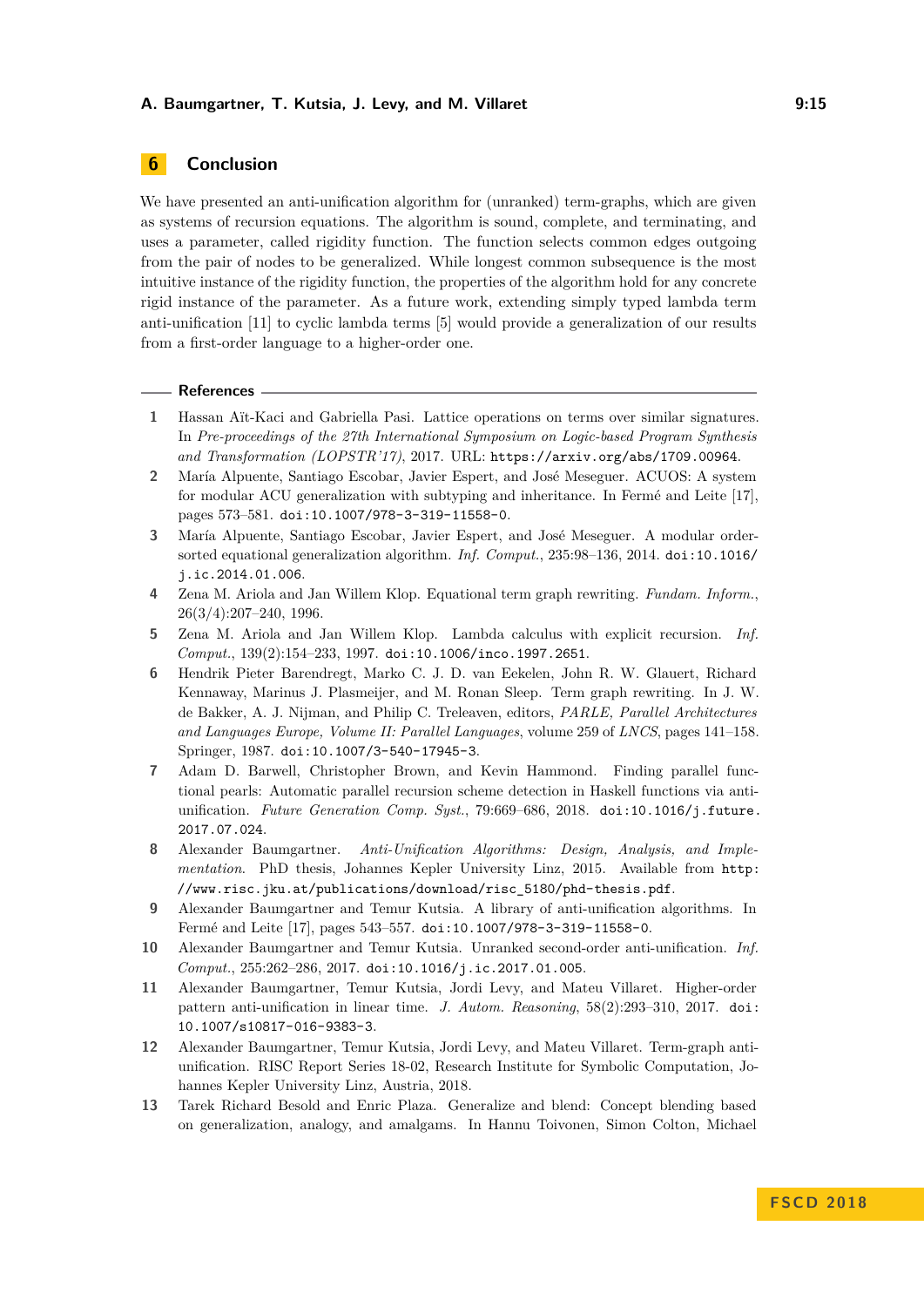Cook, and Dan Ventura, editors, *Proceedings of the Sixth International Conference on Computational Creativity*, pages 150–157. computationalcreativity.net, 2015. URL: [http:](http://computationalcreativity.net/iccc2015/?page_id=331) [//computationalcreativity.net/iccc2015/?page\\_id=331](http://computationalcreativity.net/iccc2015/?page_id=331).

- <span id="page-15-11"></span>**14** Petr Bulychev and Marius Minea. An evaluation of duplicate code detection using antiunification. In *Proc. 3rd International Workshop on Software Clones*, 2009.
- <span id="page-15-0"></span>**15** Andrea Corradini and Fabio Gadducci. An algebraic presentation of term graphs, via gsmonoidal categories. *Applied Categorical Structures*, 7(4):299–331, 1999. [doi:10.1023/A:](http://dx.doi.org/10.1023/A:1008647417502) [1008647417502](http://dx.doi.org/10.1023/A:1008647417502).
- <span id="page-15-12"></span>**16** Rylan Cottrell, Joseph J. C. Chang, Robert J. Walker, and Jörg Denzinger. Determining detailed structural correspondence for generalization tasks. In Ivica Crnkovic and Antonia Bertolino, editors, *6th joint meeting of the European Software Engineering Conference and the ACM SIGSOFT Int. Symposium on Foundations of Software Engineering*, pages 165– 174. ACM, 2007.
- <span id="page-15-13"></span>**17** Eduardo Fermé and João Leite, editors. *Logics in Artificial Intelligence - 14th European Conference, JELIA 2014, Funchal, Madeira, Portugal, September 24-26, 2014. Proceedings*, volume 8761 of *Lecture Notes in Computer Science*. Springer, 2014. [doi:10.1007/](http://dx.doi.org/10.1007/978-3-319-11558-0) [978-3-319-11558-0](http://dx.doi.org/10.1007/978-3-319-11558-0).
- <span id="page-15-8"></span>**18** Adelaine Gelain, Cristiano D. Vasconcellos, Carlos Camarão, and Rodrigo Ribeiro. Type inference for GADTs and anti-unification. In Alberto Pardo and S. Doaitse Swierstra, editors, *Programming Languages - 19th Brazilian Symposium SBLP 2015*, volume 9325 of *LNCS*, pages 16–30. Springer, 2015. [doi:10.1007/978-3-319-24012-1](http://dx.doi.org/10.1007/978-3-319-24012-1).
- <span id="page-15-1"></span>**19** Richard Kennaway, Jan Willem Klop, M. Ronan Sleep, and Fer-Jan de Vries. On the adequacy of graph rewriting for simulating term rewriting. *ACM Trans. Program. Lang. Syst.*, 16(3):493–523, 1994. [doi:10.1145/177492.177577](http://dx.doi.org/10.1145/177492.177577).
- <span id="page-15-2"></span>**20** Jan Willem Klop. Term graph rewriting. In Gilles Dowek, Jan Heering, Karl Meinke, and Bernhard Möller, editors, *Higher-Order Algebra, Logic, and Term Rewriting, Second International Workshop, HOA'95, Selected Papers*, volume 1074 of *LNCS*, pages 1–16. Springer, 1995. [doi:10.1007/3-540-61254-8](http://dx.doi.org/10.1007/3-540-61254-8).
- <span id="page-15-9"></span>**21** Boris Konev and Temur Kutsia. Anti-unification of concepts in description logic EL. In Chitta Baral, James P. Delgrande, and Frank Wolter, editors, *Principles of Knowledge Representation and Reasoning: Fifteenth International Conference, KR'16*, pages 227–236. AAAI Press, 2016. URL: <http://www.aaai.org/Library/KR/kr16contents.php>.
- <span id="page-15-4"></span>**22** Temur Kutsia, Jordi Levy, and Mateu Villaret. Anti-unification for unranked terms and hedges. *J. Autom. Reasoning*, 52(2):155–190, 2014.
- <span id="page-15-5"></span>**23** Giorgio Levi. A note on the derivation of maximal common subgraphs of two directed or undirected graphs. *Calcolo*, 9(4):341, 1973.
- <span id="page-15-6"></span>**24** James J McGregor. Backtrack search algorithms and the maximal common subgraph problem. *Software: Practice and Experience*, 12(1):23–34, 1982.
- <span id="page-15-10"></span>**25** Santiago Ontañón and Ali Shokoufandeh. Refinement-based similarity measures for directed labeled graphs. In Ashok K. Goel, M. Belén Díaz-Agudo, and Thomas Roth-Berghofer, editors, *Case-Based Reasoning Research and Development - 24th International Conference, ICCBR'16*, volume 9969 of *LNCS*, pages 311–326. Springer, 2016. [doi:10.1007/978-3-319-47096-2](http://dx.doi.org/10.1007/978-3-319-47096-2).
- <span id="page-15-7"></span>**26** Gordon D. Plotkin. A note on inductive generalization. *Machine Intell.*, 5(1):153–163, 1970.
- <span id="page-15-3"></span>**27** Detlef Plump. Term graph rewriting. In H. Ehrig, G. Engels, H.-J. Kreowski, and G. Rozenberg, editors, *Handbook of Graph Grammars and Computing by Graph Transformation*, volume 2, chapter 1, pages 3–61. World Scientific, 1999.